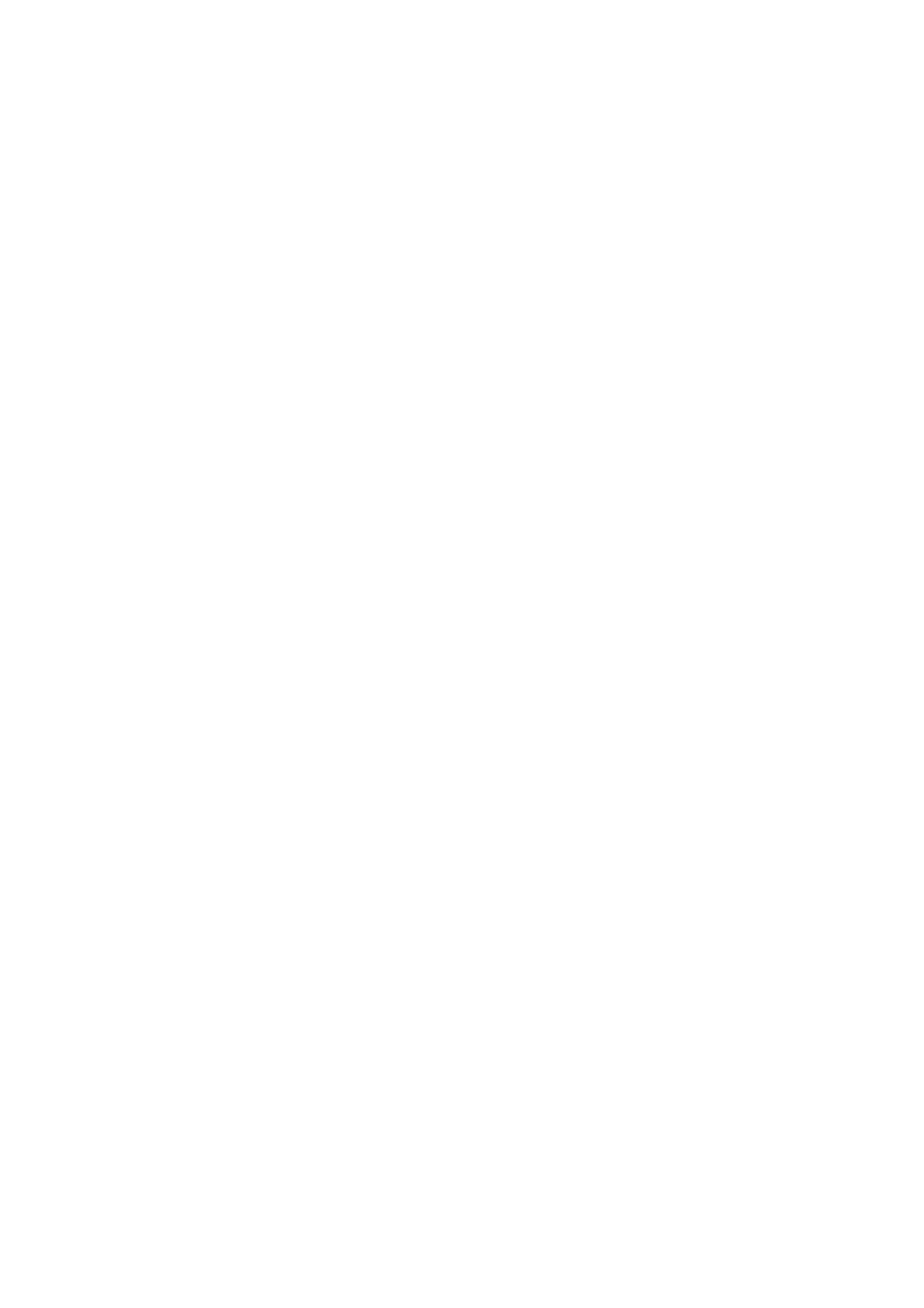Reprinted under the Reprints Act 1984 as at 9 June 2000

Western Australia

## Non-contentious Probate Rules 1967

## **CONTENTS**

| 1.  | Citation and commencement                                | $\mathbf{1}$   |
|-----|----------------------------------------------------------|----------------|
| 2.  | Interpretation                                           | 1              |
| 3.  | Application of Supreme Court Rules and prior             |                |
|     | practice                                                 | 2              |
| 4.  | Jurisdiction of the Registrar                            | $\overline{2}$ |
| 5.  | Appeal from the Registrar                                | $\overline{3}$ |
| 6.  | Probate and administration generally                     | $\overline{4}$ |
| 7.  | Personal applications                                    | $\overline{4}$ |
| 7A. | Postal applications                                      | 5              |
| 8.  | Affidavit of executor or administrator with the will     |                |
|     | annexed                                                  | 5              |
| 9.  | Administrator's affidavit                                | 6              |
| 9A. | Orders to administer                                     | 7              |
| 9B. | Statement of assets and liabilities to be filed          | 8              |
| 10. | Inquiries to be answered before grant issues             | 9              |
| 11. | Grant in additional name                                 | 10             |
| 12. | Marking of will                                          | 10             |
| 13. | Invalid will to be produced                              | 11             |
| 14. | Address for service                                      | 11             |
| 15. | Evidence as to due execution of will                     | 11             |
| 16. | Execution of will of blind or illiterate testator        | 12             |
| 17. | Evidence as to terms, condition and date of execution    |                |
|     | of will                                                  | 12             |
| 18. | Attempted revocation of will                             | 13             |
| 19. | Affidavit as to due execution, terms, etc., of will      | 13             |
| 20. | Will not proved under section 9 of <i>Wills Act 1837</i> | 13             |
|     |                                                          |                |

page i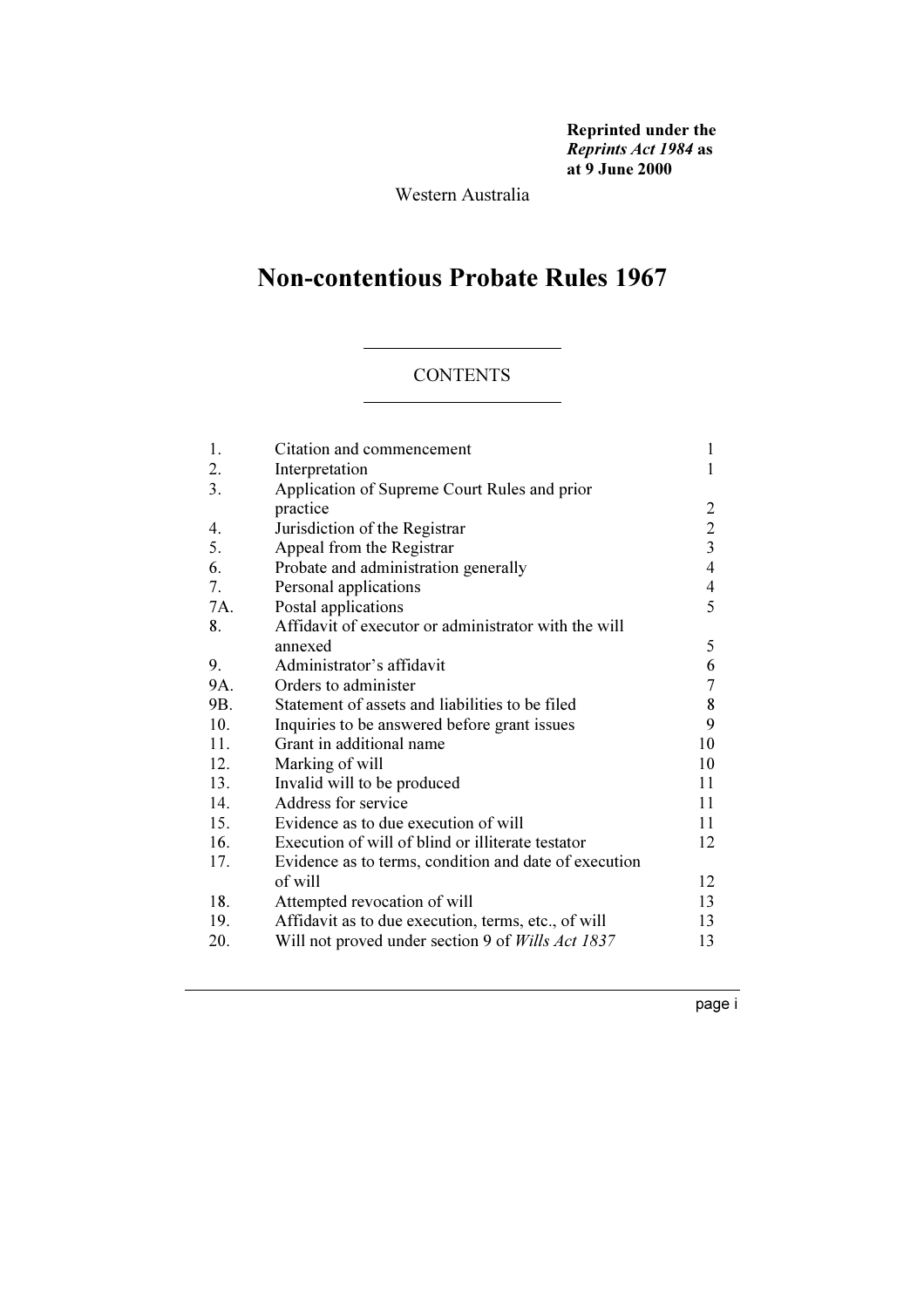#### **Contents**

| 20A. | Additional requirements where Part X of the Wills |    |
|------|---------------------------------------------------|----|
|      | <i>Act 1970</i> is relevant                       | 14 |
| 21.  | Privileged wills                                  | 15 |
| 22.  | Notice of application for administration          | 15 |
| 25.  | Grant to creditor                                 | 16 |
| 26.  | Grants on behalf of infants                       | 16 |
| 27.  | Guarantee where administration applied for        | 16 |
| 27A. | Guarantee where application to reseal             | 18 |
| 28.  | Effect of renunciation                            | 18 |
| 29.  | Citations generally                               | 18 |
| 30.  | Citation to accept or refuse or to take a grant   | 19 |
| 31.  | Citation to propound a will                       | 21 |
| 32.  | Citation to bring in a will                       | 21 |
| 33.  | Caveats                                           | 21 |
| 34.  | Application for leave to swear to death           | 22 |
| 35.  | Amendment and revocation of grant                 | 23 |
| 36.  | <b>Taxation of costs</b>                          | 23 |
| 37.  | Executors and administrators to pass accounts     | 23 |
| 38.  | Form of grant, etc.                               | 25 |
| 39.  | Requirements as to documents                      | 25 |
| 42.  | Will to be engrossed in certain cases             | 25 |
| 43.  | Documents to be lodged with application to reseal | 26 |
| 43A. | <b>Searches</b>                                   | 26 |
| 43B. | Costs chargeable for non-contentious probate      |    |
|      | applications                                      | 27 |
| 44.  | Application to pending proceedings                | 27 |
| 45.  | Revocation                                        | 28 |
|      |                                                   |    |

## First Schedule

## Second Schedule

## Notes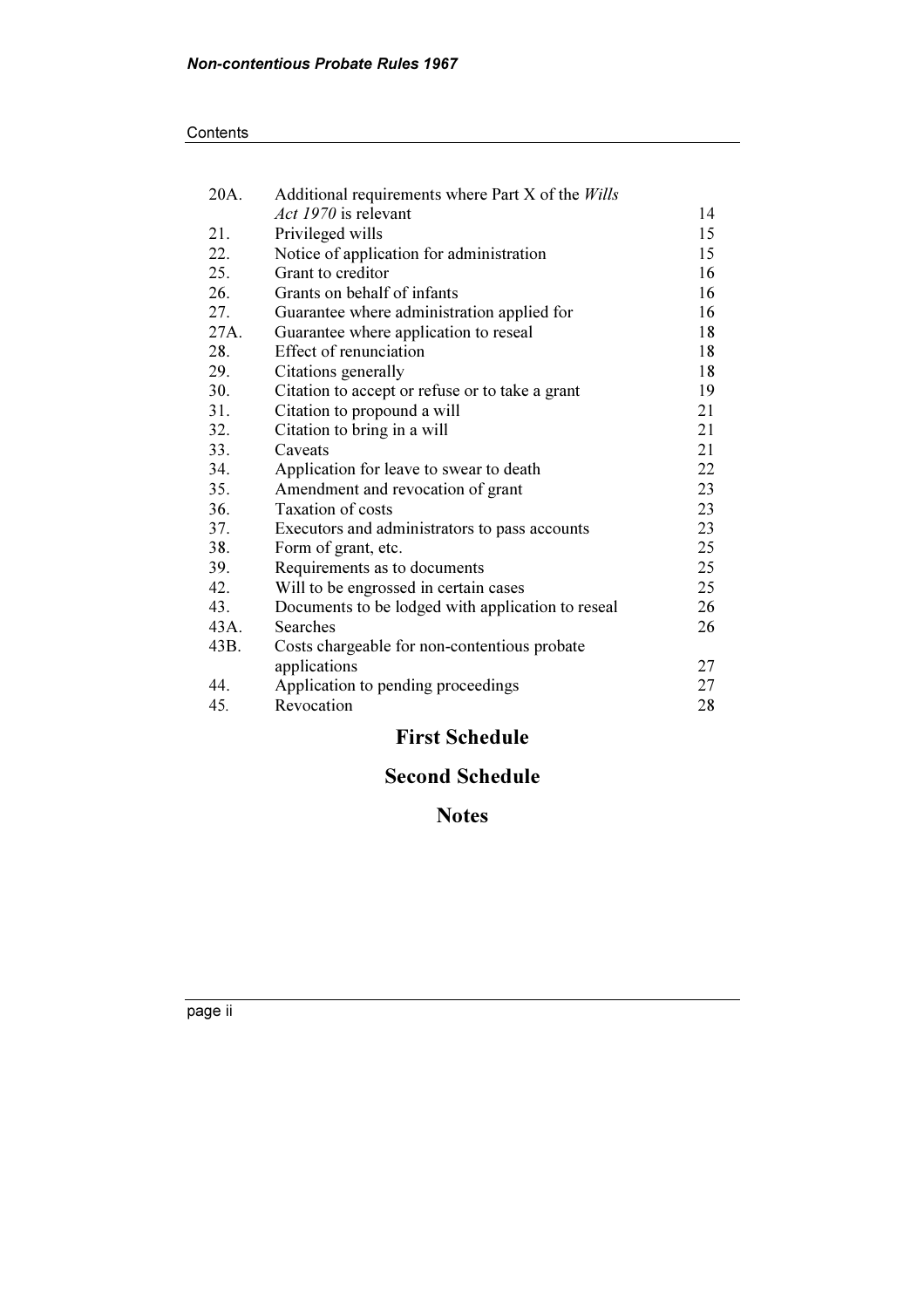

Western Australia

Reprinted under the Reprints Act 1984 as at 9 June 2000

Administration Act 1903

## Non-contentious Probate Rules 1967

## 1. Citation and commencement

 These rules may be cited as the Non-contentious Probate Rules 1967, and shall come into operation at the expiration of one month after publication in the Government Gazette<sup>1</sup>.

## 2. Interpretation

(1) In these rules, unless the contrary intention appears —

 "grant" means a grant of probate or administration, or an order to administer made under section 10 or section 12 of the Public Trustee Act 1941;

"Registrar" means a person for the time being holding or acting in an office designated under the Supreme Court Act 1935, "Registrar of the Supreme Court", and a reference to the Registrar or to a Registrar may include a reference to the Principal Registrar or a deputy Registrar;

"rule" means one of these rules;

"the Act" means the Administration Act 1903;

"the Registry" means the Probate Office of the Supreme Court;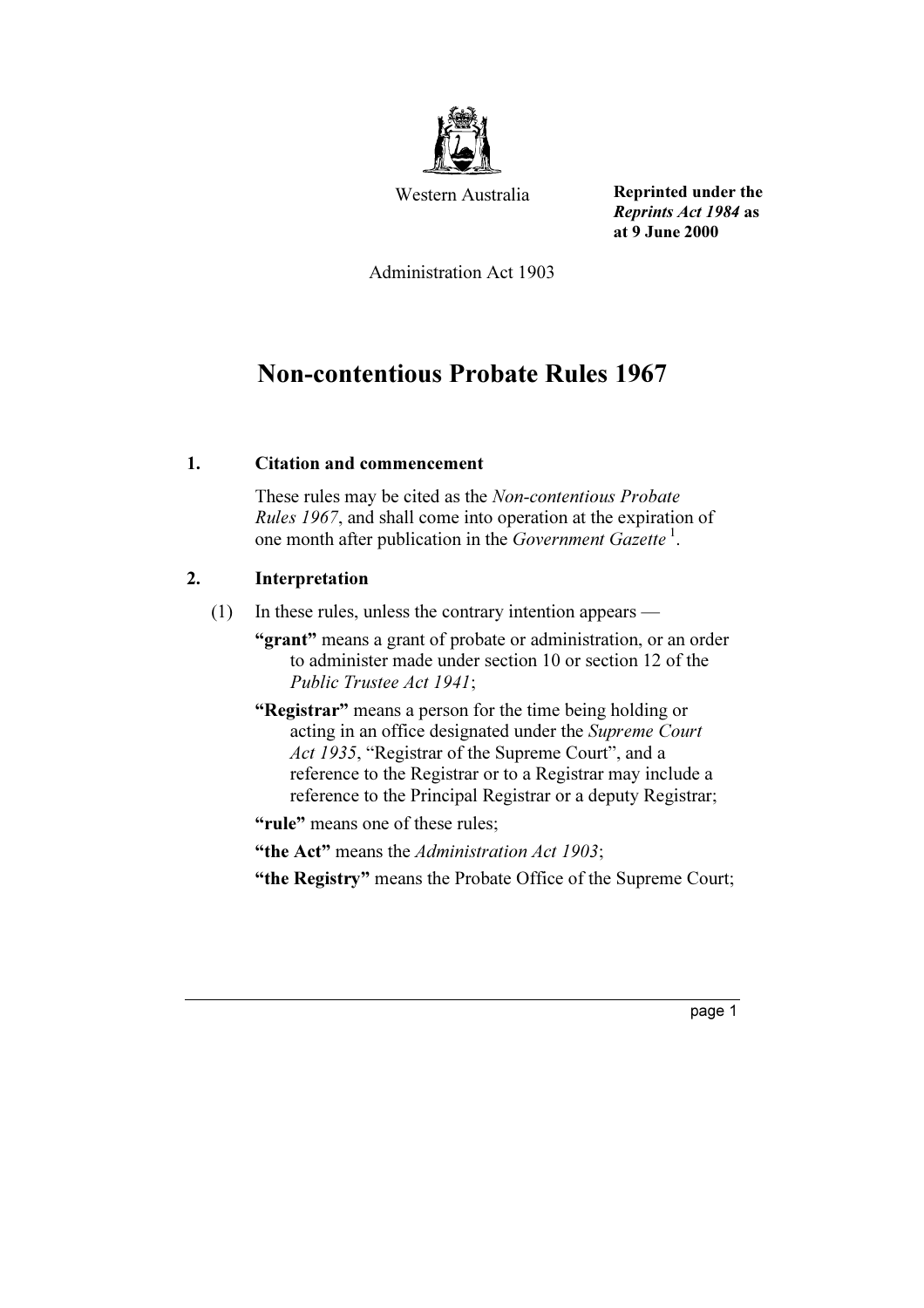"the *Wills Act 1837*", means the Imperial Act 7 Will. IV and I Vict. c.26<sup> $2$ </sup> as adopted by 2 Vict. No. 1; and

 words and expressions defined in section 3 of the Act and used in these rules have the same respective meanings as in the Act.

 (2) A form referred to by number means the form so numbered in the First Schedule; and those forms shall be used wherever applicable, with such variations as the Registrar may in any particular case direct or approve.

 [Rule 2 amended in Gazette 14 December 1979 p.3876; 6 March 1981 p.895.]

## 3. Application of Supreme Court Rules and prior practice

- (1) The Rules of the Supreme Court 1971, and the general practice of the Court including the course of practice and procedure in Chambers apply, so far as may be practicable, to proceedings to which these rules relate, but only to the extent that the Act or these rules do not otherwise provide.
- (2) Where no other provision is made, the practice and procedure heretofore in force shall continue to apply.
- (3) All proceedings to which these rules relate shall be intituled "In the Supreme Court of Western Australia" "Probate Jurisdiction".
- (4) In addition to the requirements of Order 69 of the Rules of the Supreme Court 1971, each document shall have endorsed on the back of the right hand half of the last page the name of the deceased and a short description of the document.

 [Rule 3 amended in Gazette 20 October 1972 p.4159; 15 December 1989 p.4520.]

## 4. Jurisdiction of the Registrar

 (1) The Registrar may exercise the powers of a Judge in Chambers in and about the granting of probate and administration, and in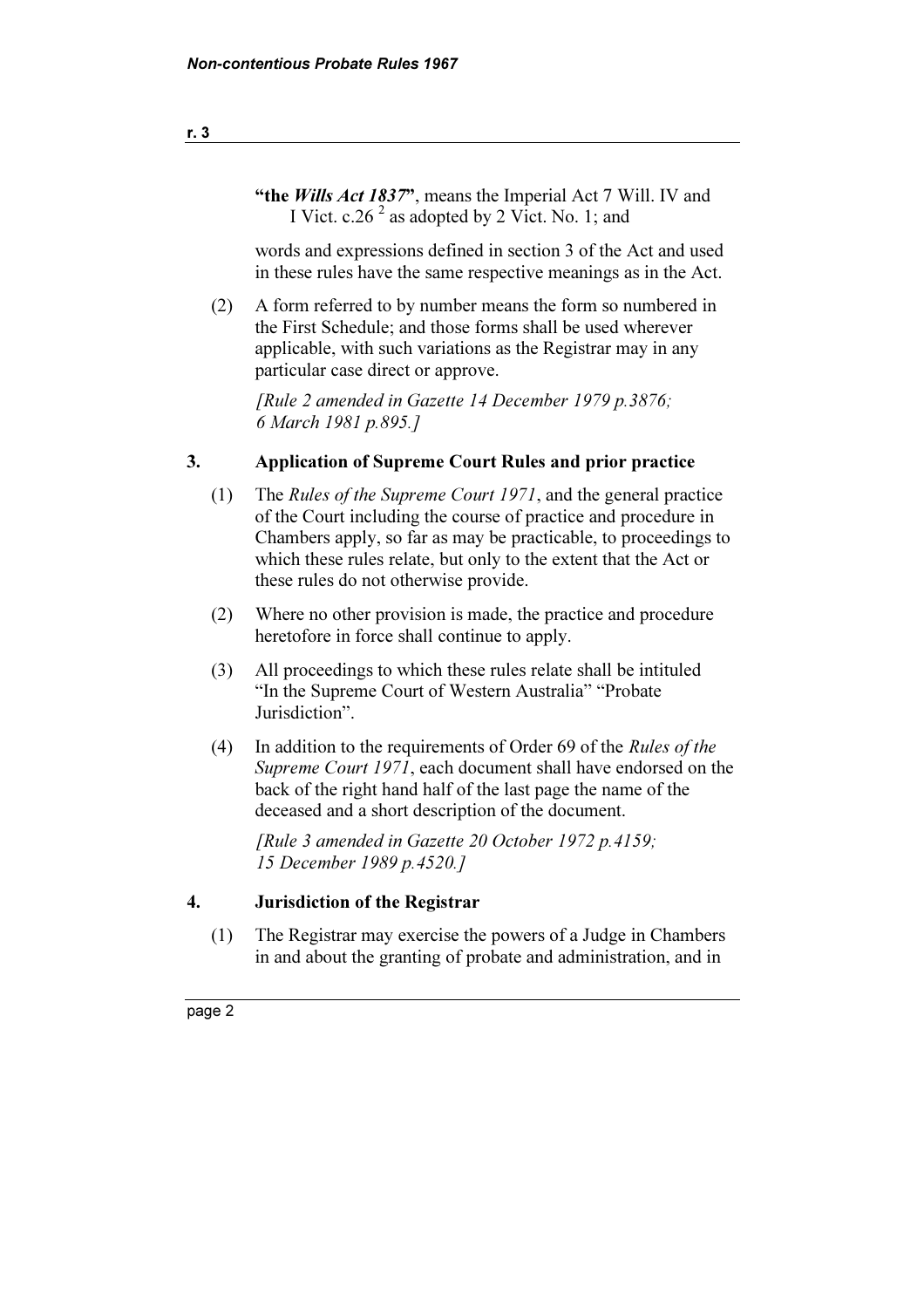and about the granting to the Public Trustee of orders to administer the estates of deceased persons, and may transact all such business and exercise all such powers and authorities in respect of voluntary or non-contentious probate jurisdiction as under the Act, the Supreme Court Act 1935, the Public Trustee Act 1941, the Rules of the Supreme Court 1971, or these rules, may be transacted or exercised by a Judge in Chambers, except in respect of the following proceedings and matters, that is to  $sav -$ 

- (a) applications and orders under section 26(2) and (6) of the Act;
- (b) subject to the provisions of rule  $35(1)$  and  $(2)$ , applications and orders under section 29 of the Act; and
- (c) applications under section 64 of the Act to remove caveats.
- (2) Nothing contained in these rules derogates from or limits the jurisdiction or powers conferred by the Act on a Registrar.
- (3) The Registrar may require an application made to him to be brought by summons, and may require an application made to him, whether by summons or otherwise, to be brought before a Judge by summons or before the Court on motion.
- (4) Without prejudice to the provisions of subrule (3), where a matter appears to the Registrar proper for the determination of a Judge, the Registrar may refer it to a Judge, and the Judge may either dispose of the matter or refer it back to the Registrar with such directions as he may think fit.

 [Rule 4 amended in Gazette 20 October 1972 p.4159; 7 October 1977 p.3604; 14 December 1979 p.3876.]

## 5. Appeal from the Registrar

 (1) A person aggrieved by an order, decision or requirement of the Registrar may appeal therefrom to a Judge in Chambers.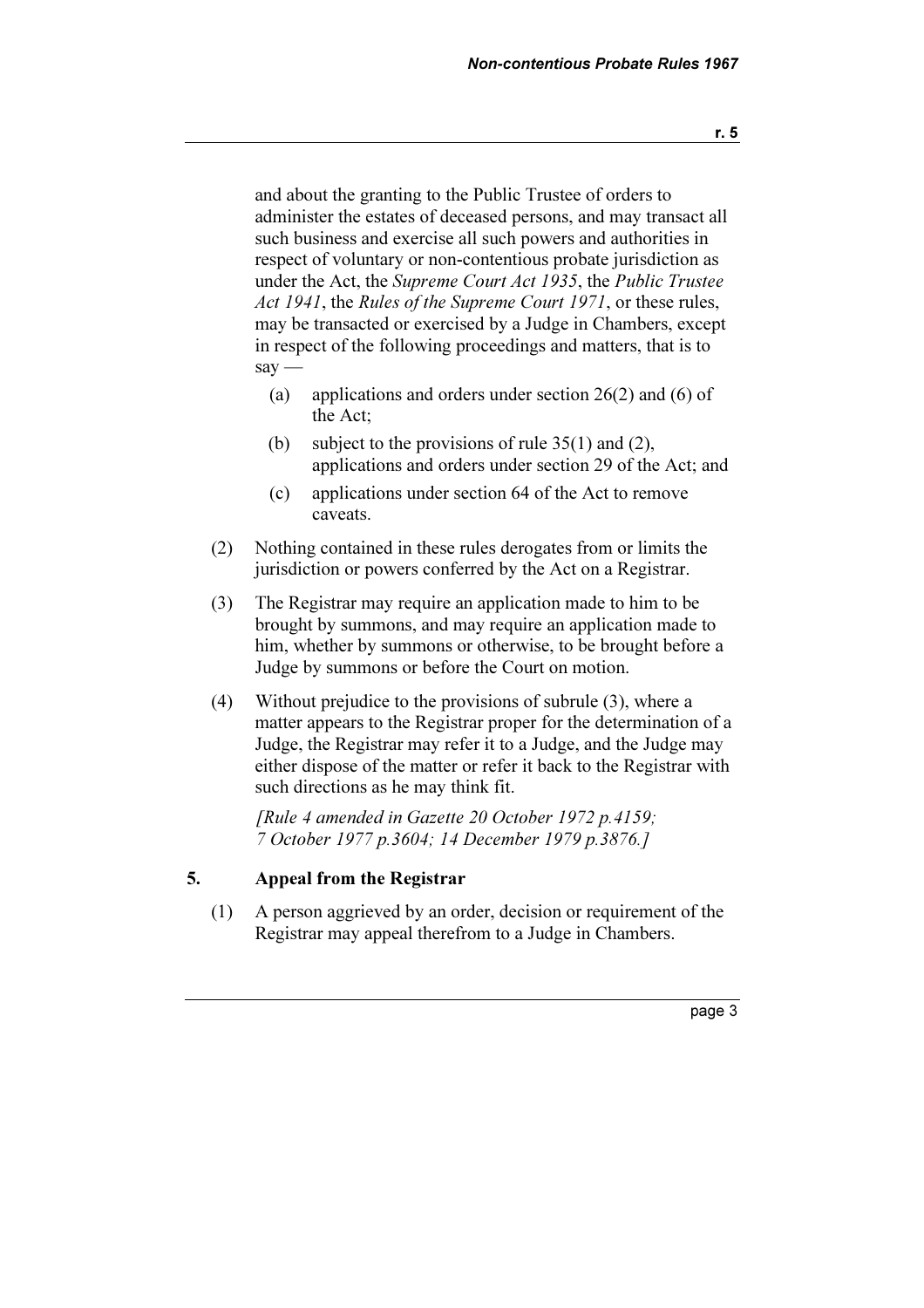| (2) | An appeal shall be by notice in writing to attend before the     |
|-----|------------------------------------------------------------------|
|     | Judge and shall be filed in the Registry within 5 days after the |
|     | order, decision or requirement complained of, or within such     |
|     | further time as may be allowed by a Judge or the Registrar.      |

- (3) A notice of appeal shall be served on every person, other than the appellant, who appeared or was represented before the Registrar.
- (4) Where a notice of appeal is required to be served, there shall be at least 2 clear days between service of the notice and the day of hearing.

[Rule 5 amended in Gazette 14 December 1979 p.3876.]

## 6. Probate and administration generally

- (1) An application for a grant may be made on motion ex parte to the Registrar in Chambers at any time after 14 days from the death of the deceased; and all papers in support thereof shall be filed in the Registry.
- (2) An applicant for a grant may be made through a solicitor, or in person by an executor or a person entitled to administration.
- (3) An applicant for a first grant shall produce a certificate of the death of the deceased, or give a reason, to the satisfaction of the Registrar, why it is not produced.
- (4) Subrule (3) does not require a certificate of the death of the deceased to be produced where the Public Trustee applies for an order to administer under section 10(1)(f) of the Public Trustee Act 1941.

 [Rule 6 amended in Gazette 20 October 1972 p.4159; 14 December 1979 p.3876.]

## 7. Personal applications

 (1) A person wishing to obtain a grant without the intervention of a solicitor, shall apply in person, and not through an agent.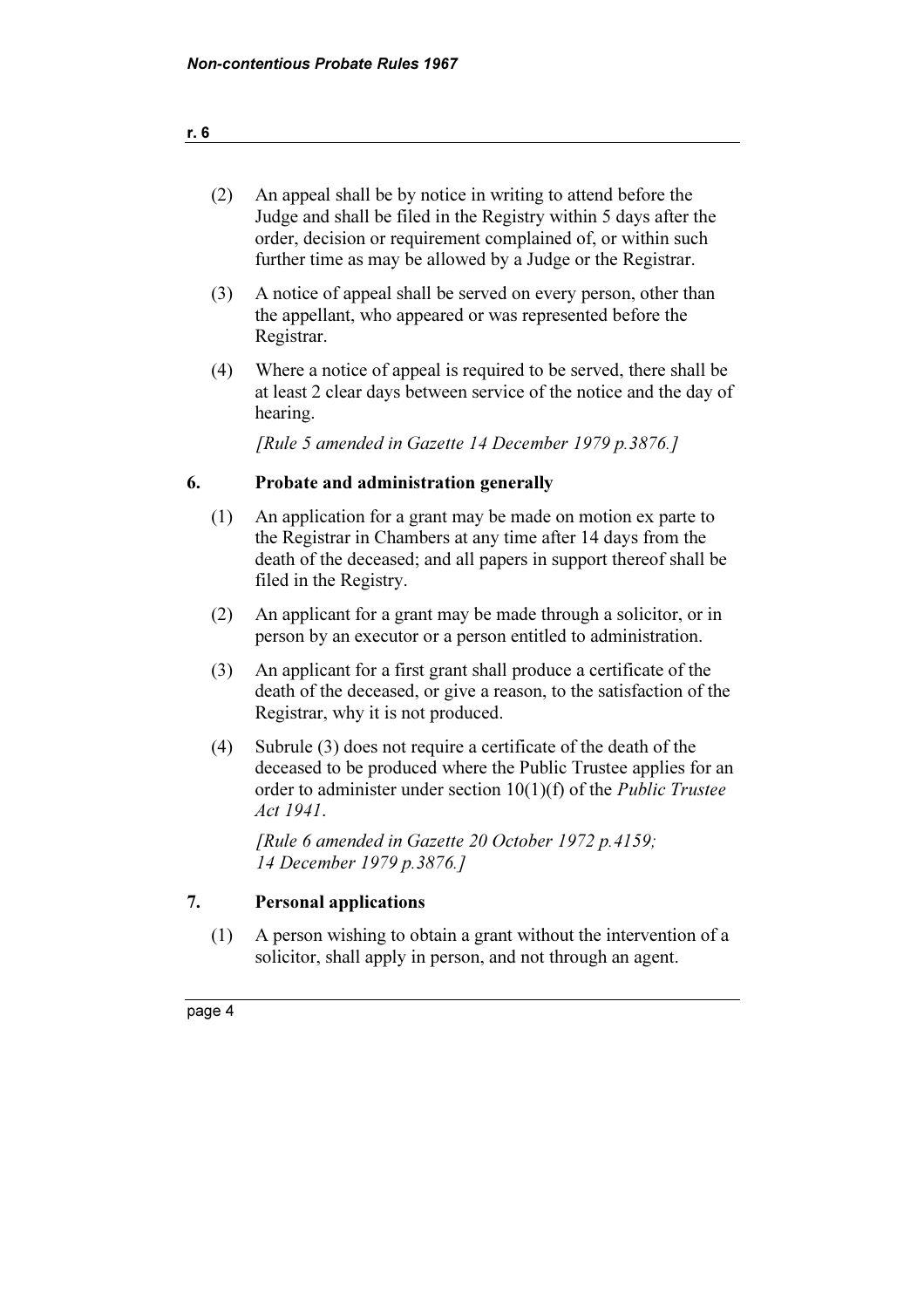- (2) An application that has in the first instance been made through a solicitor will not be entertained as a personal application without the leave of a Judge or the Registrar.
- (3) Where a caveat has been lodged, or where, in the opinion of the Registrar, it becomes necessary in the course of a personal application to obtain the directions of the Court, the application shall not be further proceeded with as a personal application except by leave of a Judge or the Registrar.
- (4) No legal advice, except such information as is referred to in section 56(1) of the Act, shall be given to a personal applicant by an officer of the Registry or by a district agent.

 [Rule 7 amended in Gazette 14 December 1979 p.3876; 1 August 1980 p.2560.]

## 7A. Postal applications

 Nothing in these rules shall prejudice any power to regulate the practice of the Court by giving directions enabling any business or class of business to be conducted by post.

[Rule 7A inserted in Gazette 1 August 1980 p.2560.]

## 8. Affidavit of executor or administrator with the will annexed

 An application for probate or for letters of administration with the will annexed shall be supported by an affidavit (accompanied by the will and any other instrument of a testamentary nature) setting forth —

- (i) that the applicant (if a natural person) has attained the age of 18 years;
- (ii) the death of the testator, and the date and place if his death;
- (iii) that the testator has left a will, the date thereof, that the will is unrevoked, whether there is any codicil thereto, and that any codicil sought to be proved is unrevoked;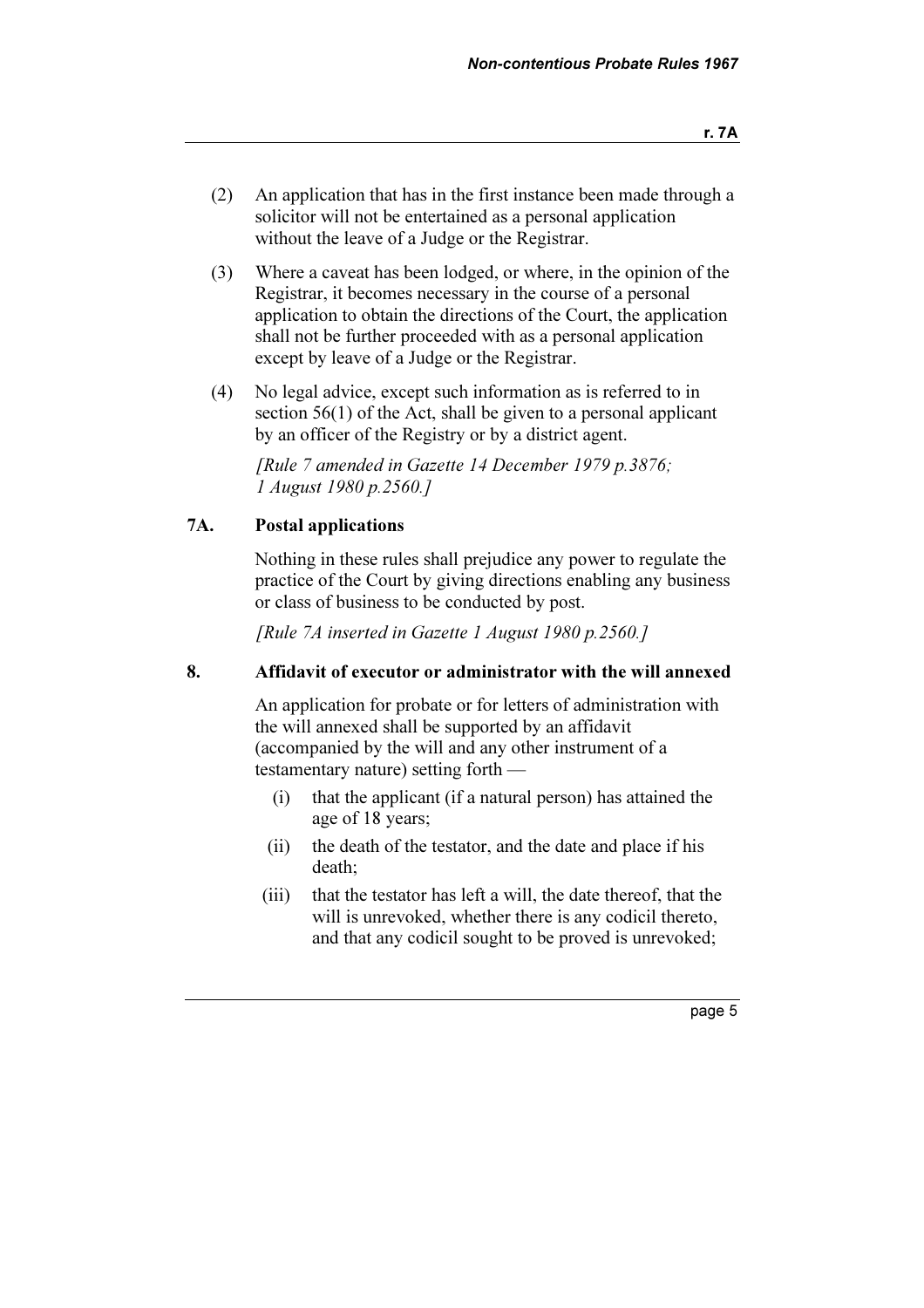| (iv)   | that the testator did not marry after the time of execution<br>of the will, and had then attained —                                                                                                                                                                                                                |  |  |
|--------|--------------------------------------------------------------------------------------------------------------------------------------------------------------------------------------------------------------------------------------------------------------------------------------------------------------------|--|--|
|        | the age of 21 years, where his death occurred<br>(a)<br>before 1 July 1970, or                                                                                                                                                                                                                                     |  |  |
|        | the age of 18 years, where his death occurred on<br>(b)<br>or after that date;                                                                                                                                                                                                                                     |  |  |
| (v)    | the names of the executor and of the subscribing<br>witnesses to the will and the true place of abode (if<br>reasonably ascertainable) of each of them at the time the<br>affidavit is sworn;                                                                                                                      |  |  |
| (vi)   | that the testator left estate within Western Australia;                                                                                                                                                                                                                                                            |  |  |
| (vii)  | that the applicant, if given a grant, will administer the<br>estate according to law;                                                                                                                                                                                                                              |  |  |
| (viii) | that no application for probate or administration in the<br>matter has previously been made, or if there has been a<br>previous application, the full particulars thereof; and                                                                                                                                     |  |  |
| (ix)   | in the case of a application for letters of administration<br>with the will, the reason why the executor (if any) does<br>not apply and the capacity in which the applicant claims<br>to be entitled, and also, where the applicant is a natural<br>person, the gross value of the estate in Western<br>Australia. |  |  |
|        | [Rule 8 amended in Gazette 18 December 1970 p.3815;<br>20 October 1972 p.4159.]                                                                                                                                                                                                                                    |  |  |

## 9. Administrator's affidavit

 An application for administration of the estate of a deceased person dying intestate shall be supported by an affidavit setting  $forth$  —

- (i) that the applicant (if a natural person) has attained the age of 18 years;
- (ii) the death of the intestate and the date and place of his death and the status of the intestate, that is whether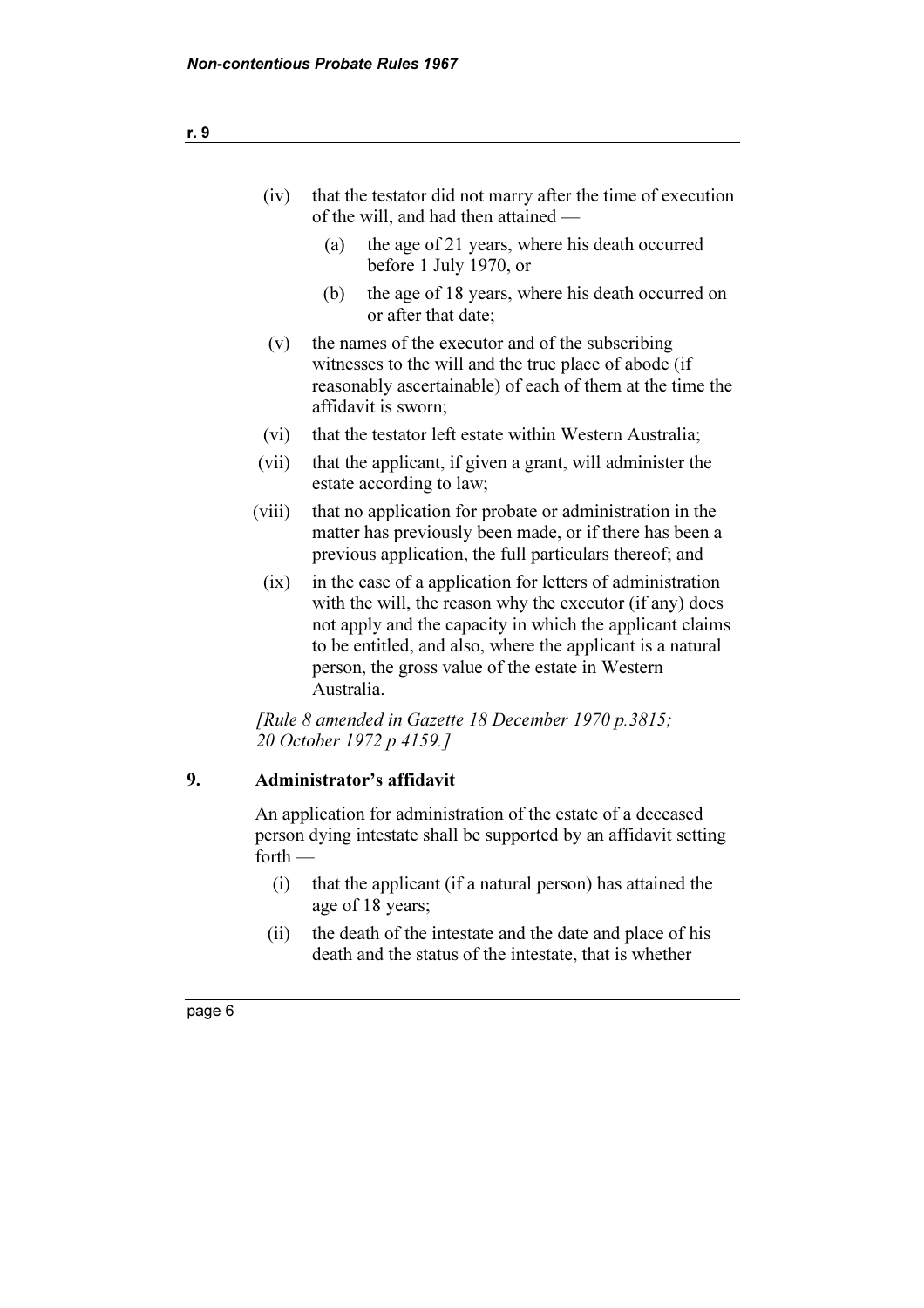leaving a widow or widower, or dying a bachelor, widower, spinster, widow, or divorced person;

- (iii) that the deceased died intestate;
- (iv) that the applicant has made careful search and inquiry to ascertain whether the deceased left a will;
- (v) that the intestate left estate within Western Australia, and, where the applicant is a natural person, the gross value thereof;
- (vi) that the applicant has a right to the administration of the estate of the intestate, and the names and addresses of all persons who have a right thereto prior to or equal with the right of the applicant;
- (vii) the names, addresses and ages of the persons entitled in distribution to the estate of the intestate, and whether the deceased had adopted any child;
- (viii) the facts relied on to show who are the persons entitled to the administration of the estate of the intestate, and who are the persons entitled in distribution thereto;
	- (ix) that the applicant if given a grant will administer the estate according to law; and
	- (x) that no application for probate or administration in the matter has previously been made, or if there has been a previous application, the full particulars thereof.

[Rule 9 inserted in Gazette 17 October 1986 p.3894.]

#### 9A. Orders to administer

- (1) An application by the Public Trustee for an order to administer the estate of a deceased person dying testate shall be supported by an affidavit setting forth —
	- (a) the information required by rule 8, other than paragraphs (i) and (ix); and
	- (b) the grounds upon which the application is based.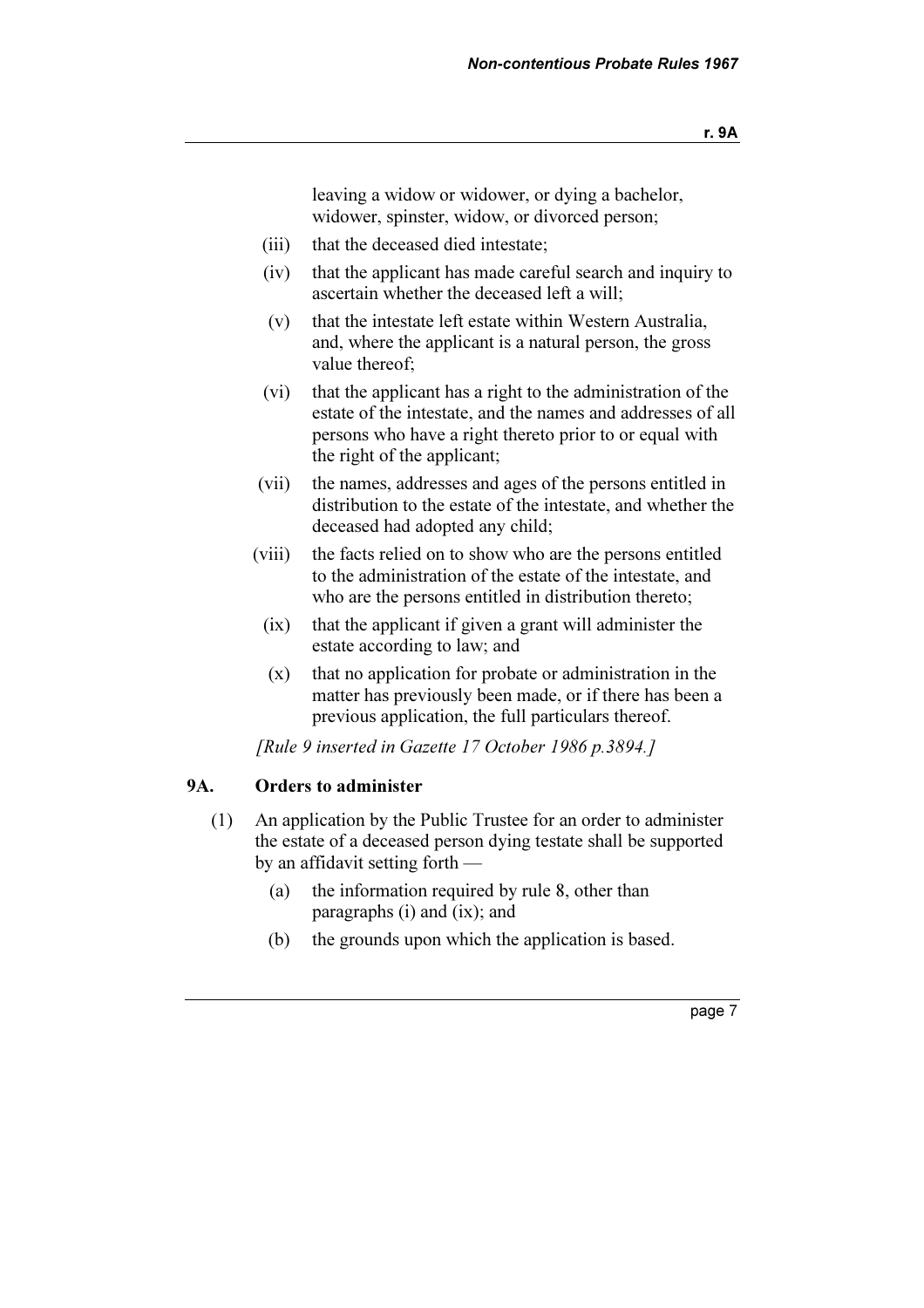| An application by the Public Trustee for an order to administer |
|-----------------------------------------------------------------|
| the estate of a deceased person dying intestate shall be        |
| supported by an affidavit setting forth $-$                     |

- (a) the information required by rule 9, other than paragraph (i) and paragraphs (vi) to (viii) inclusive;
- (b) particulars of the persons entitled in distribution to the estate of the intestate, in so far as they are known to the Public Trustee; and
- (c) the grounds upon which the application is based.
- (3) An order under section 10 of the Public Trustee Act 1941, to administer the estate of a deceased person shall reserve to the Court the right to grant probate or administration to any person who shall apply therefor and who might have obtain a grant if the order had not been made.
- (4) Where an order to administer the estate of a deceased person has been granted to the Public Trustee, a person who applies for probate of the will or administration of the estate of the deceased shall give at least 7 days' notice in writing to the Public Trustee of the intended application.
- (5) An application to the Court under section 12 of the Public Trustee Act 1941, other than an application by the Public Trustee, shall be made by summons supported by an affidavit of the facts relied on; and copies of the summons and affidavit shall be served upon the Public Trustee at least 2 clear days before the return day.

 [Rule 9A inserted in Gazette 20 October 1972 p.4160; amended in Gazette 17 October 1986 p.3894.]

## 9B. Statement of assets and liabilities to be filed

- (1) Subject to subrule (3), the affidavit of an applicant for a grant shall exhibit and verify a statement giving particulars of —
	- (a) all movable property, wherever situated, and all immovable property in Western Australia, comprised in the estate of the deceased;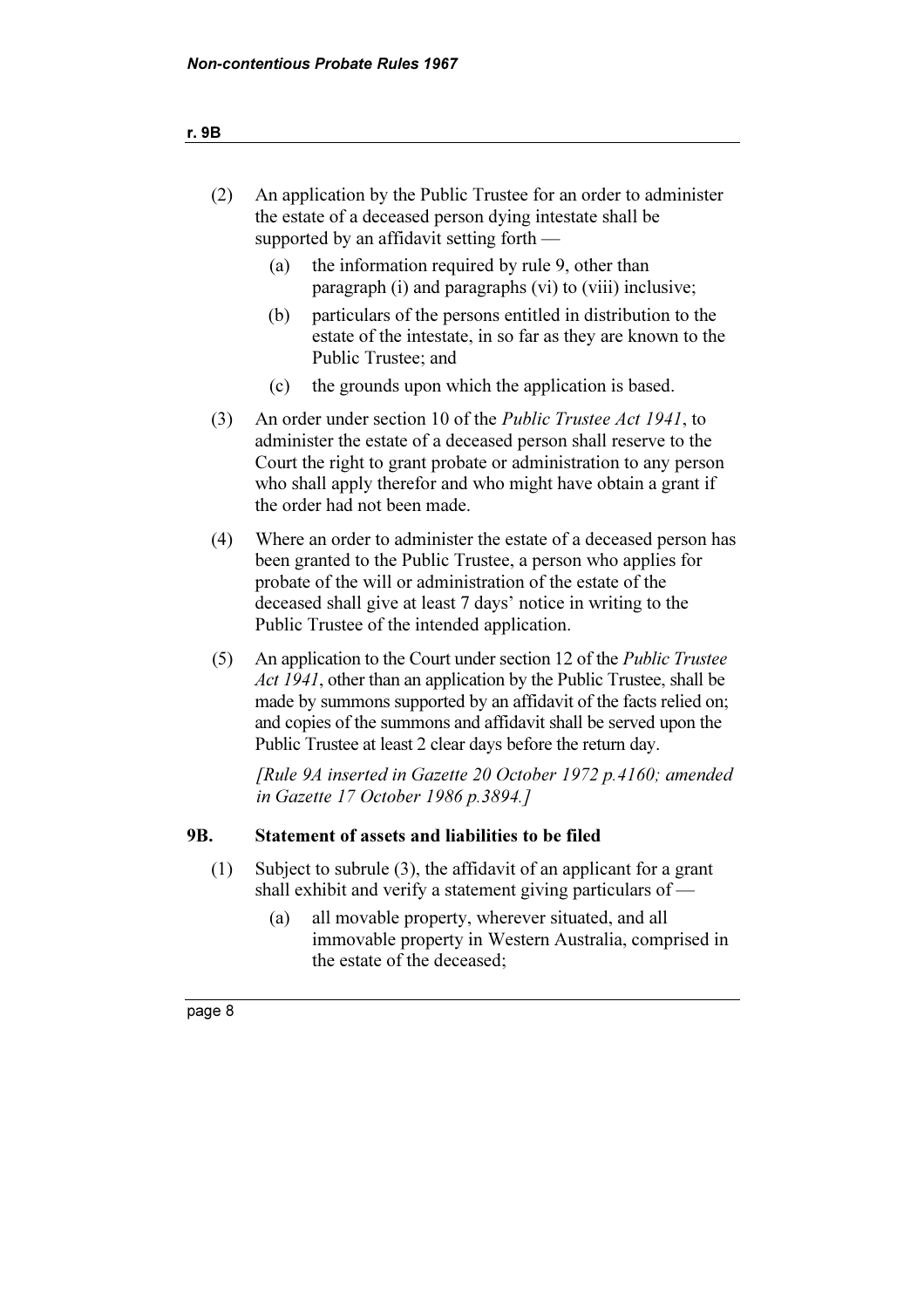- (b) the value at the time of the death of the deceased of the property referred to in paragraph (a); and
- (c) all debts, wherever situated, owing by the deceased at the time of his death.
- (2) Subject to subrule (3), the affidavit of an applicant to reseal a grant shall exhibit and verify a statement giving particulars  $of -$ 
	- (a) all movable and immovable property in Western Australia comprised in the estate of the deceased;
	- (b) the value at the time of the death of the deceased of the property referred to in paragraph (a); and
	- (c) all debts in Western Australia owing by the deceased at the time of his death.
- (3) This rule shall not apply where the deceased died before 1 January 1980, or where the applicant is the Public Trustee or a corporation authorised by law to obtain a grant, or where the court or the Registrar, in special circumstances, so directs.
- (4) A direction under subrule (3) may be given on such terms and subject to such conditions as the Court or Registrar thinks fit.

[Rule 9B inserted in Gazette 1 August 1980 pp.2560-1.]

## 10. Inquiries to be answered before grant issues

- (1) The Registrar shall not allow a grant to issue until all inquiries that he may see fit to make have been answered to his satisfaction.
- (2) Where the omission is deemed to be of no consequence the Registrar may dispense with full compliance with the requirements of rule 8, rule 9 or 9A.
- (3) The Registrar may require proof of the identity of the deceased or of the applicant beyond that contained in the applicant's affidavit.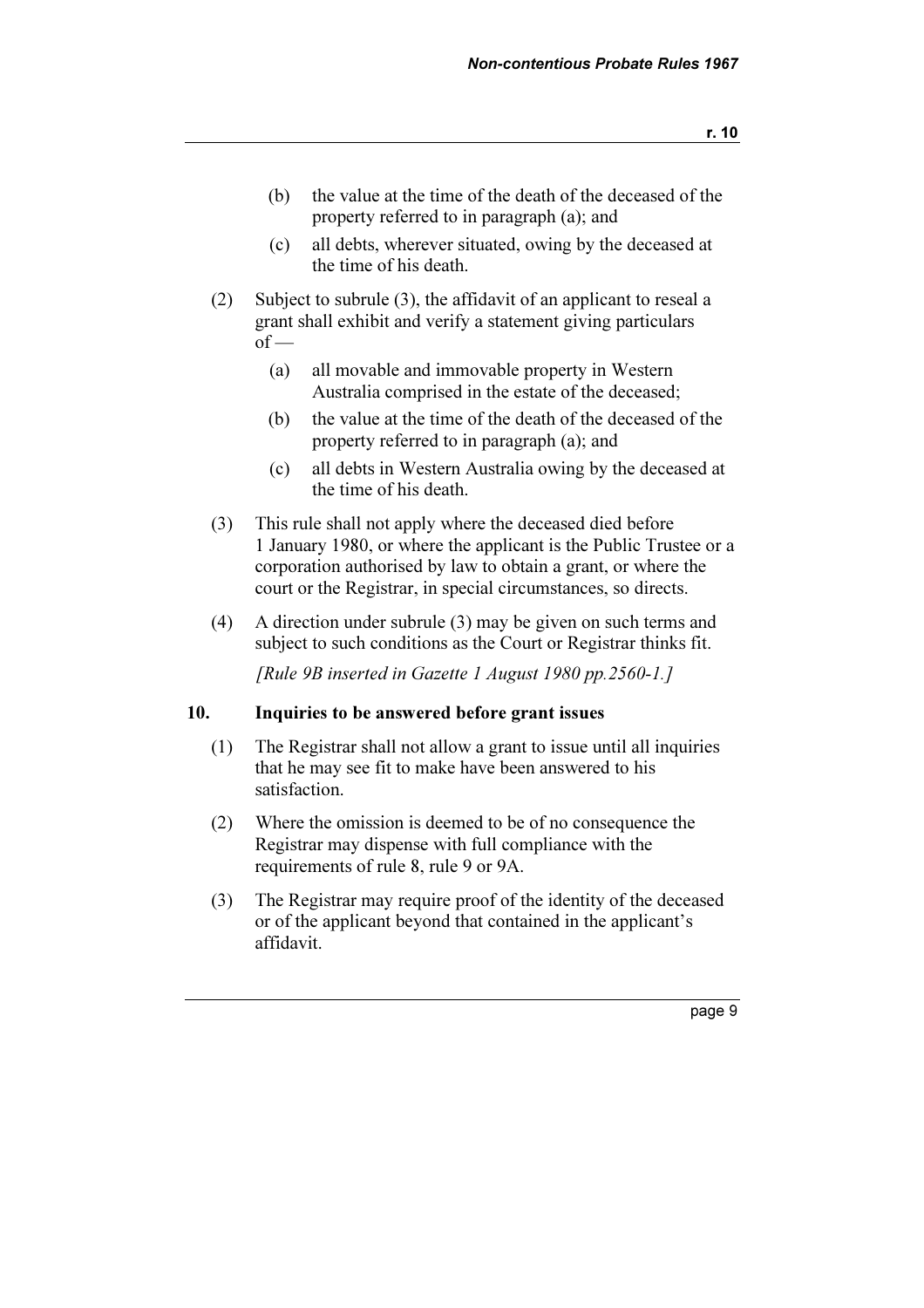(4) The Registrar shall not require a guarantee under section 26 of the Act as a condition of granting administration to any person without giving that person or, where the application for the grant is made through a solicitor, the solicitor an opportunity of being heard with respect to the requirement.

 [Rule 10 amended in Gazette 20 October 1972 p.4160; 7 October 1977 p.3604; 14 December 1979 p.3876.]

## 11. Grant in additional name

 Where it is necessary to describe the deceased in a grant by some name in addition to his true name, the applicant shall depose to the true name of the deceased, and shall also depose that some part of the estate, specifying it, was held in the other name, or as to any other reason that there may be for the inclusion of the other name in the grant.

## 12. Marking of will

- (1) A will sought to be proved shall be marked by the signatures of the applicant and the person before whom his affidavit is sworn, and shall be exhibited to any affidavit that may be required under these rules as to the validity, terms, condition or date of execution of the will.
- (2) Where the Registrar is satisfied that compliance with this rule might result in the loss of the will, he may allow a photographic copy of the will to be marked or exhibited in lieu of the original document.
- (3) The signatures referred to in subrule (1) and any necessary exhibit note shall be endorsed on the cover of the will or on such other place where the signatures and exhibit note will not appear in any photographic reproduction of the will.

 [Rule 12 amended in Gazette 20 October 1972 p.4160; 14 December 1979 p.3876.]

#### r. 11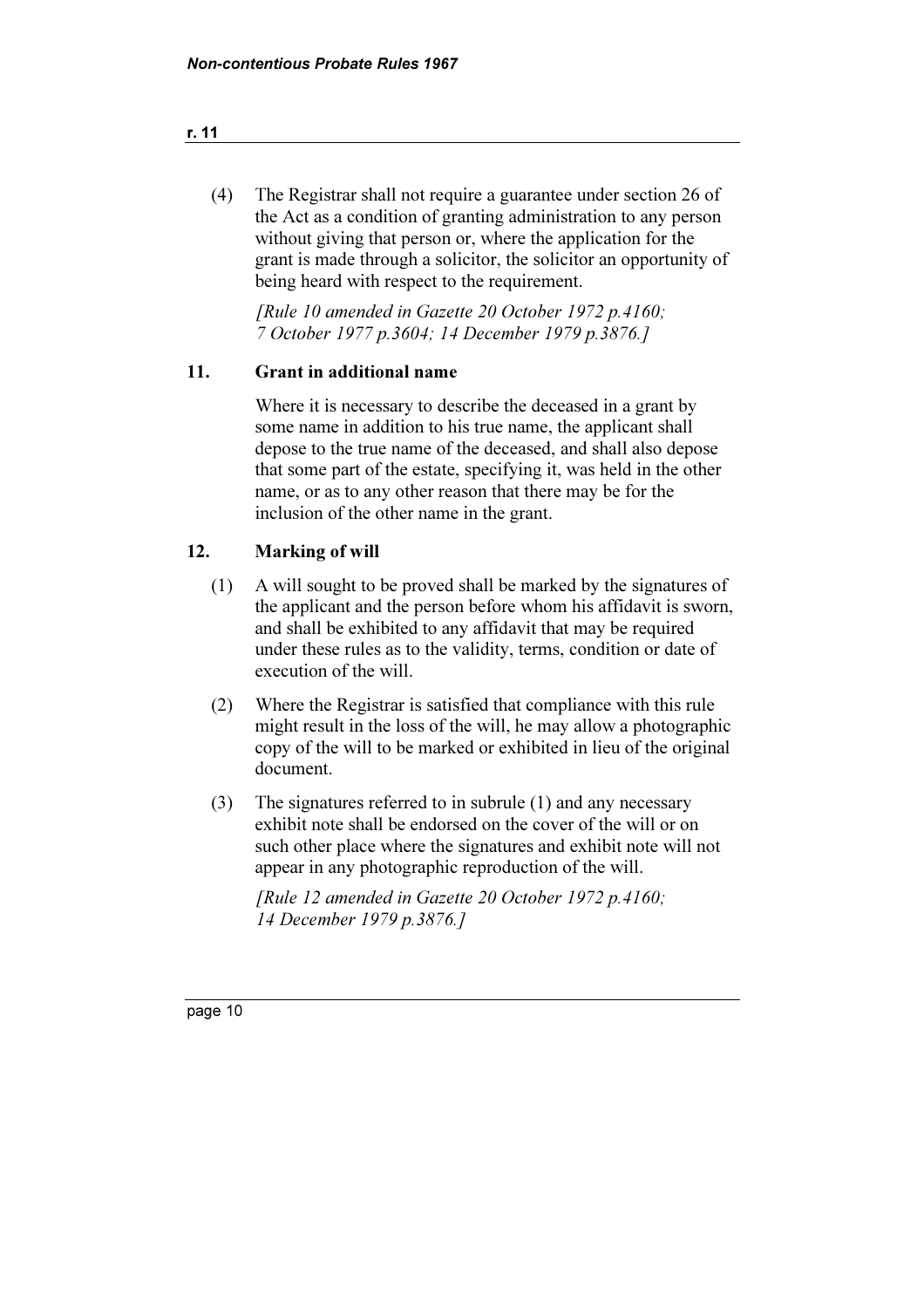## 13. Invalid will to be produced

 A document of a testamentary character purporting to be of the deceased, if alleged to be invalid for any reason other than revocation, shall be brought into the Registry with the application, unless production is dispensed with by order of the Registrar.

[Rule 13 amended in Gazette 14 December 1979 p.3876.]

## 14. Address for service

 An application for a grant or to reseal a grant, or a caveat, shall contain a notice of an address for service within Western Australia; and service at that address is sufficient service of any notification, summons or other proceeding under the Act or these rules.

[Rule 14 inserted in Gazette 1 August 1980 p.2561.]

## 15. Evidence as to due execution of will

- (1) Where a will contains no attestation clause or the attestation clause is insufficient or where it appears to him that there is some doubt concerning the due execution of the will, the Registrar shall, before admitting it to proof, require an affidavit as to due execution from one or more of the attesting witnesses or, if no attesting witness is conveniently available, from any other person who was present at the time the will was executed.
- (2) An affidavit of due execution shall be in accordance with Form 1 with such variations as the circumstances may require.
- (3) Where an affidavit cannot be obtained in accordance with subrule (1), the Registrar may, having regard to the desirability of protecting the interests of any person who may be prejudiced by the will, accept evidence on affidavit from such person as he may think fit to show that the signature on the will is in the handwriting of the deceased, or of any other matter that may raise a presumption in favour of the due execution of the will.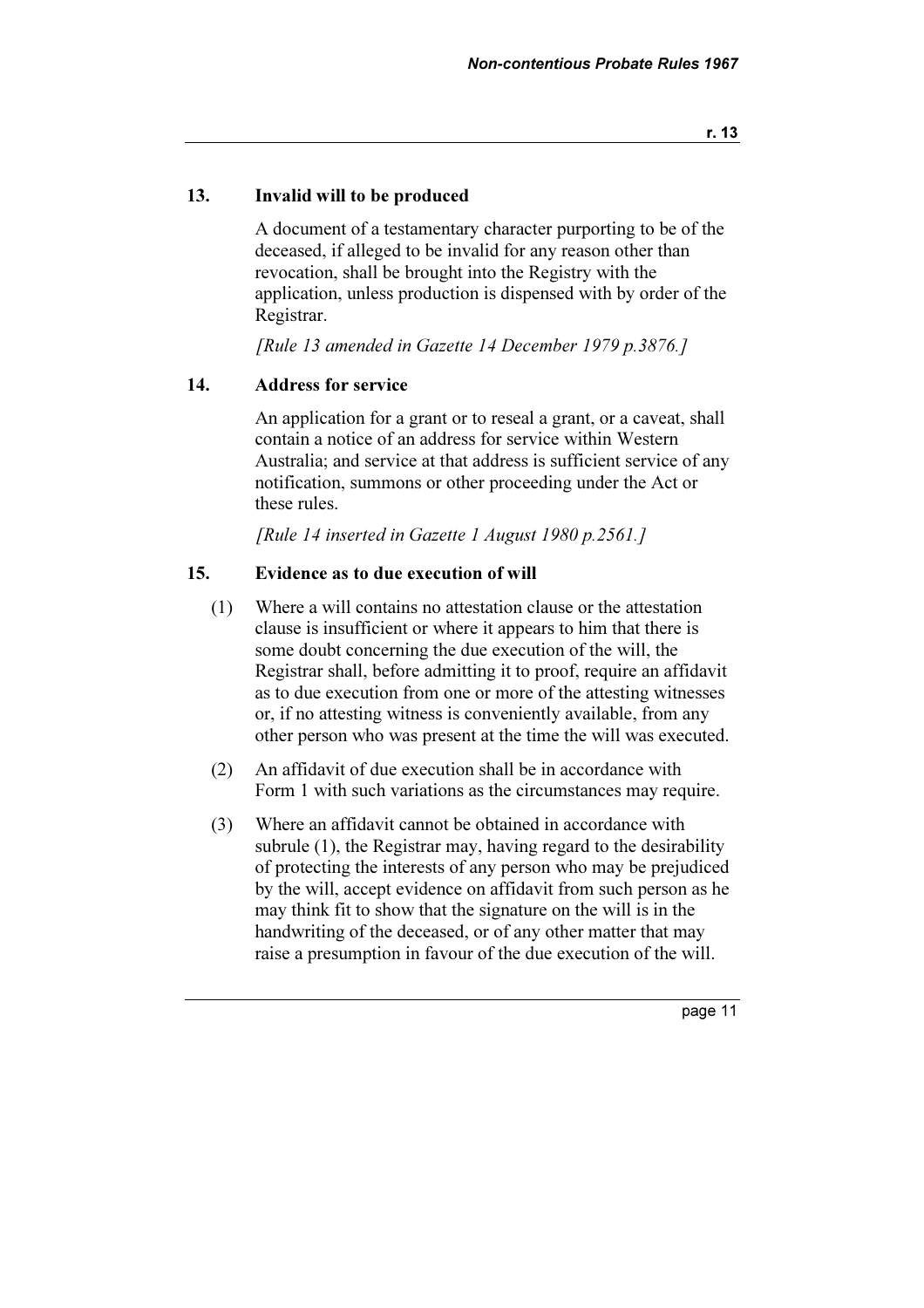- (4) Where the Registrar, after considering the evidence
	- (a) is satisfied that the will was not duly executed, he shall refuse the application and shall mark the will accordingly;
	- (b) is in doubt whether the will was duly executed, he may refer the matter to the Court on motion.

[Rule 15 amended in Gazette 14 December 1976 p.3876.]

## 16. Execution of will of blind or illiterate testator

 Before admitting to proof a will that appears to have been signed by a blind or illiterate testator or by another person by direction of the testator, or which for any other reason gives rise to doubt as to the testator having had knowledge of the contents of the will at the time of its execution, the Registrar shall satisfy himself that the testator had such knowledge.

[Rule 16 amended in Gazette 14 December 1979 p.3876.]

## 17. Evidence as to terms, condition and date of execution of will

- (1) Where there appears in a will any obliteration, interlineation, or other alteration that is not authenticated in the manner prescribed by section 21 of the *Wills Act 1837*, or section 10 of the Wills Act 1970 (whichever is applicable), or by the re-execution of the will or by the execution of a codicil, the Registrar shall require evidence to show whether the alteration was present at the time the will was executed, and shall give directions as to the form in which the will is to be proved.
- (2) Subrule (1) does not apply to an alteration that appears to the Registrar to be of no practical importance.
- (3) Where from a mark on a will it appears to the Registrar that some other document has been attached to the will, or where a will contains a reference to another document in such terms as to suggest that it ought to be incorporated in the will, the Registrar may require the document to be produced and may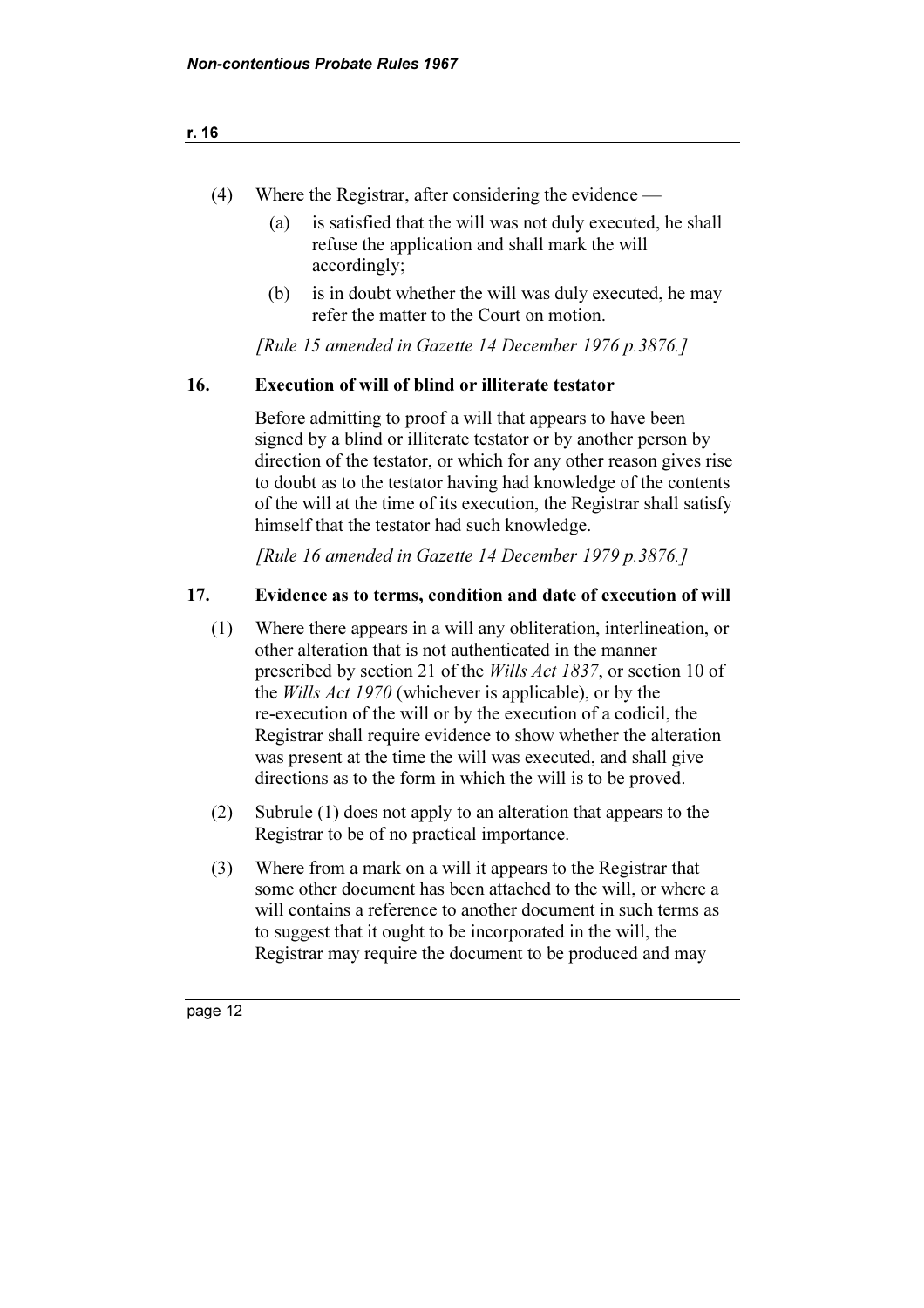call for evidence in regard to the attachment or incorporation of the document.

- (4) Where there is doubt as to the date on which a will was executed, the Registrar may require such evidence as may be necessary to establish the date.
- (5) Where a sheet of a will is not signed by the testator and by the attesting witnesses, affidavit evidence shall be adduced establishing that the sheet formed part of the will as executed by the testator, unless in any particular case this requirement is dispensed with by order of the Registrar.

 [Rule 17 amended in Gazette 20 October 1972 p.4160; 14 December 1979 p.3876.]

## 18. Attempted revocation of will

 Any appearance of attempted revocation of a will by burning, tearing or otherwise, and every other circumstance leading to a presumption of revocation by the testator, shall be accounted for to the satisfaction of the Registrar.

[Rule 18 amended in Gazette 14 December 1979 p.3876.]

#### 19. Affidavit as to due execution, terms, etc., of will

 The Registrar may require an affidavit from such person as he may think fit for the purpose of satisfying himself as to any of the matters referred to in rules 16, 17 and 18; and in any such affidavit sworn by an attesting witness or other person present at the time of the execution of a will the deponent shall depose to the manner in which the will was executed.

[Rule 19 amended in Gazette 14 December 1979 p.3876.]

## 20. Will not proved under section 9 of Wills Act 1837

 (1) Nothing in rules 15, 16, 17 or 18 applies to any will that it is sought to establish otherwise than by reference to section 9 of the Wills Act 1837, as explained by Act 18 Vict. No. 13 or section 8 of the *Wills Act 1970*; but the terms and validity of any such will shall be established to the satisfaction of the Registrar.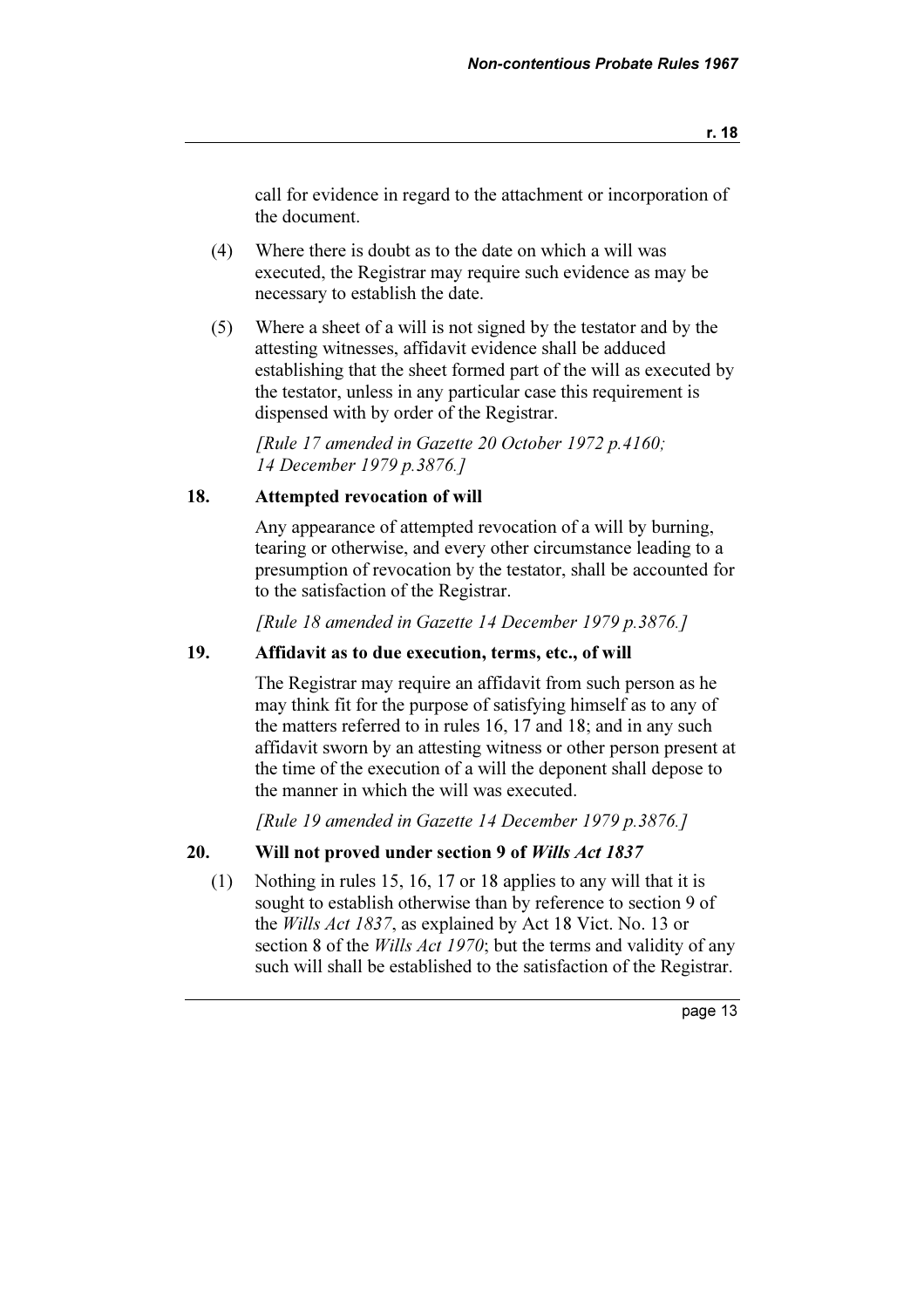#### r. 20A

 (2) Nothing in rules 15, 16, 17 or 18 applies to any document to which rule 20A applies.

 [Rule 20 amended in Gazette 20 October 1972 p.4160; 14 December 1979 p.3876; 19 January 1990 p.204.]

## 20A. Additional requirements where Part X of the Wills Act 1970 is relevant

- (1) Where it appears that Part X of the Wills Act 1970 may apply to any document of a testamentary nature the applicant, in addition to any other requirements relating to an application for a grant, shall by affidavit, accompanied by such document or documents, set forth —
	- (a) the gross value of the estate wherever situated;
	- (b) all material facts relating to the circumstances in which the document is said to have come into existence, or to have been altered, revoked or revived and of the intention of the deceased relating thereto; and
	- (c) the full names, ages and addresses of all persons who may be prejudiced by —
		- (i) the application of that Part where the applicant seeks to apply that Part; or
		- (ii) the non-application of that Part where the applicant seeks not to apply that Part,

 and, for each such person, the reason why it is said that the person may be prejudiced.

- (2) The applicant shall exhibit to an affidavit the consents of all persons who may be prejudiced as mentioned in subrule (1)(c) but the Registrar may, on such terms and subject to such conditions as the Registrar thinks fit, dispense with the consent of a person who may be so prejudiced if he is satisfied that —
	- (a) the person
		- (i) is not of full age or is incapable of consenting by reason of mental illness, defect or infirmity; or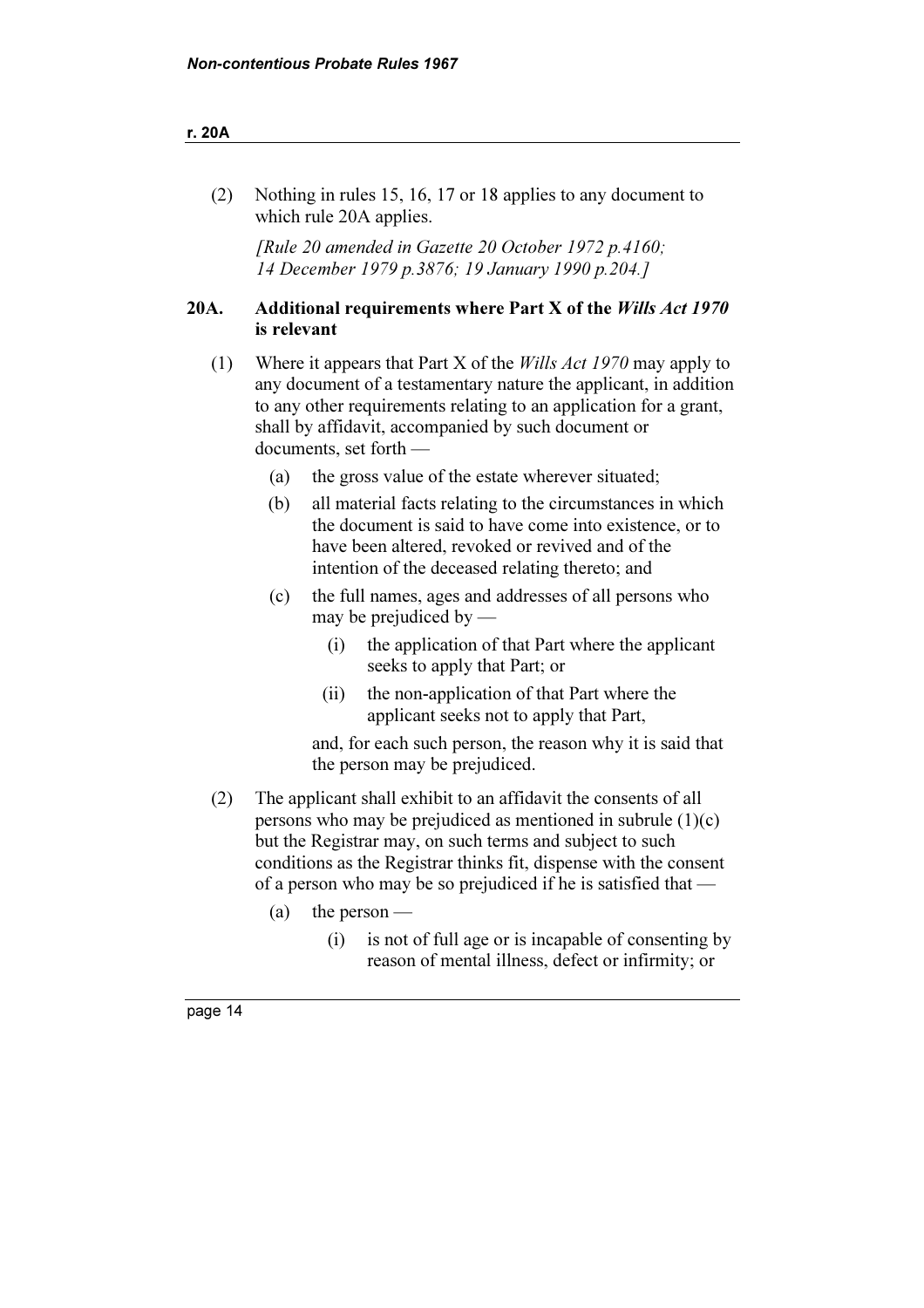r. 21

(ii) cannot be found;

or

(b) it is otherwise just or expedient to do so.

 [Rule 20A inserted in Gazette 19 January 1990 p.204 (Erratum in Gazette 26 January 1990 p.657); amended in Gazette 5 March 1996 p.830.]

#### 21. Privileged wills

 Where it appears to the Registrar that there is a prima facie evidence that the will is one to which either of the following provisions apply, namely, section II of the Wills Act 1837, as amended by the Wills (Soldiers, Sailors and Airmen) Act 1941<sup>2</sup>, or Part VI of the Wills Act 1970, the will may be admitted to proof where the Registrar is satisfied that the will was signed by the testator or, if unsigned, that it is in the testator's handwriting.

 [Rule 21 inserted in Gazette 20 October 1972 p.4161; amended in Gazette 14 December 1979 p.3876.]

## 22. Notice of application for administration

- (1) Where the applicant for administration is not the sole person entitled to administration, there being another person or other persons within the jurisdiction also entitled thereto, the consents, duly verified, of any such persons shall be filed, or evidence shall he adduced that they were served with notice of the application, or that they cannot be found.
- (2) The Registrar may direct that notice of an application for administration be given to any person, wherever he is resident, and whether or not he appears to be entitled in distribution to the estate of the intestate, and may dispense wholly or in part with the requirements of subrule (1).

[Rule 22 inserted in Gazette 17 October 1986 p.3894.]

[23., 24. Repealed in Gazette 20 October 1972 p.4161.]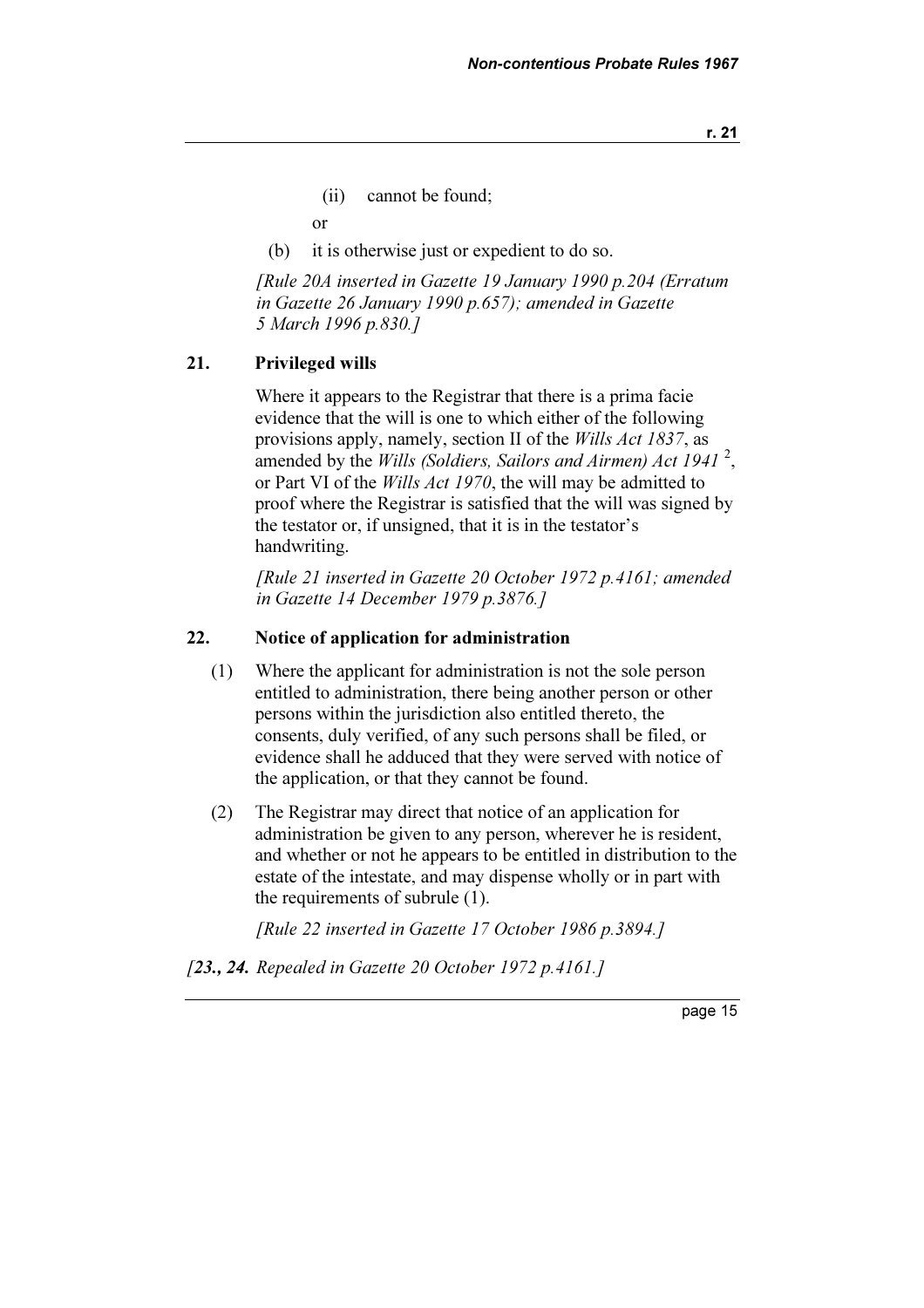#### r. 25

## 25. Grant to creditor

 Where a creditor intends to apply for administration, he shall first issue a citation calling upon the persons entitled in distribution to show cause why administration should not be granted to him, and prove his debt before the Registrar.

[Rule 25 inserted in Gazette 17 October 1986 p.3895.]

## 26. Grants on behalf of infants

- (1) Grants of administration durante minore aetate may be made to guardians of infants for their use and benefit, subject to such limitations or conditions as the Registrar may order.
- (2) Infants above the age of 14 years may elect a guardian; and in other cases the Registrar may, on application made to him on motion, appoint as guardian a fit and proper person who consents to act.
- (3) Where a guardian applies for administration, he shall produce evidence of his election or assignment.
- (4) In a family where there are infants both above and under the age of 14 years, an elected guardian may act for all the infants without special assignment.

 [Rule 26 amended in Gazette 20 October 1972 p.4161; 14 December 1979 p.3876.]

## 27. Guarantee where administration applied for

- (1) The Registrar shall not require a guarantee under section 26 of the Act as a condition of granting administration except where it is proposed to grant administration —
	- (a) for the use and benefit of another person or where the grant is otherwise limited;
	- (b) to an applicant who appears to the Registrar to be resident elsewhere than in Western Australia;
	- (c) where a beneficiary is not of full age or capacity; or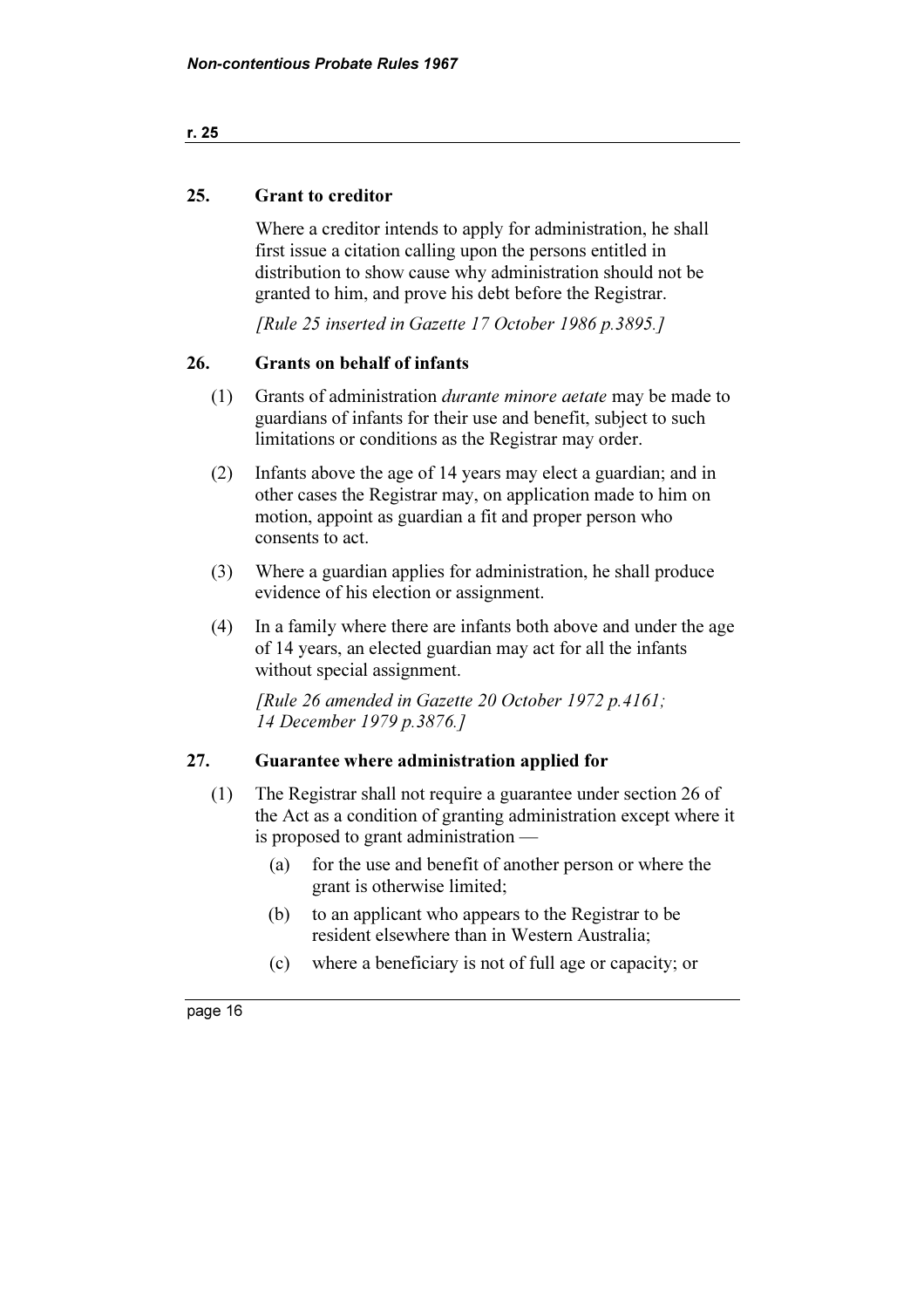(d) where a beneficiary is not resident in Western Australia and has no agent or attorney there;

 or except where the Registrar considers that there are special circumstances making it desirable to require a guarantee.

- (2) Notwithstanding that it is proposed to grant administration in any of the cases mentioned in paragraphs (a) to (d) inclusive of subrule (1), a guarantee shall not be required, except in special circumstances, where the applicant or one of the applicants is —
	- (a) a corporation authorised by the law of Western Australia to obtain a grant; or
	- (b) a person holding a current practice certificate under the Legal Practitioners Act 1893.
- (3) A guarantee entered into by a surety for the purposes of section 26 of the Act shall be in Form 2.
- (4) A guarantee shall not be required from the Public Trustee or from a person obtaining administration for the benefit of the Crown.
- (5) Where it is required, the guarantee shall be by 2 sureties resident in Western Australia unless the surety is a corporation approved by the Court or the applicant is a corporation authorised by the law of Western Australia to obtain a grant or where the Registrar otherwise orders.
- (6) Where it is required, the guarantee shall be for an amount equal to the gross value of the estate in Western Australia or such reduced or increased amount as the Registrar orders; and in fixing the amount of the guarantee the Registrar shall take into account the extent to which the claim of a creditor is secured over a mortgage or charge of real or personal estate of the deceased.
- (7) A surety other than a corporation shall justify to the satisfaction of the Registrar.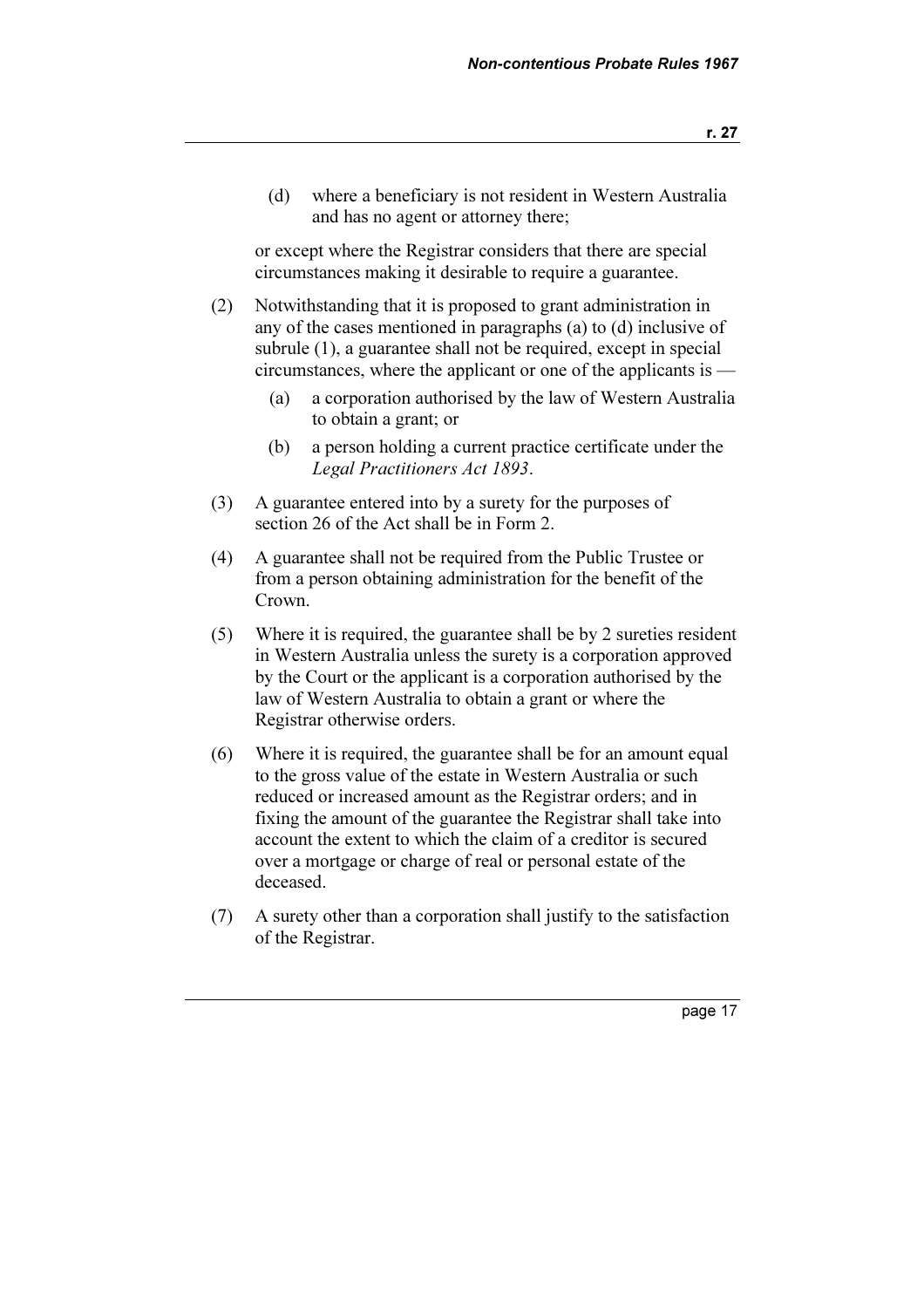#### r. 27A

 (8) Except where the surety is a corporation, the guarantee shall be attested by a person authorised to administer oaths.

 [Rule 27 inserted in Gazette 7 October 1977 pp.3604-5; amended in Gazette 14 December 1979 p.3876; 1 August 1980 p.2561.]

## 27A. Guarantee where application to reseal

On an application for the sealing of a grant of administration —

- (a) the Registrar shall not require a guarantee under section 62 of the Act as a condition of sealing the grant except where it appears to him that the grant is made to a person or in any of the circumstances mentioned in paragraphs (a) to (d) inclusive of rule 27(1) or except where the Registrar considers that there are special circumstances making it desirable to require a guarantee;
- (b) subrule 10(4) and rule  $27(2)$ , (4), (5), (6), (7) and (8) shall apply with any necessary modifications; and
- (c) a guarantee entered into by a surety for the purposes of section 62 of the Act shall be in Form 2A.

 [Rule 27A inserted in Gazette 7 October 1977 p.3605; amended in Gazette 14 December 1979 p.3876; 1 August 1980 p.2561.]

## 28. Effect of renunciation

 Unless the Registrar otherwise directs, a person who has renounced probate of the will or administration of the estate of a deceased person in one capacity may not take a representation to the same deceased in another capacity.

[Rule 28 amended in Gazette 14 December 1979 p.3876.]

## 29. Citations generally

- (1) A citation shall be settled by the Registrar before being issued.
- (2) An averment in a citation, and such other information as the Registrar may require, shall be verified by an affidavit sworn by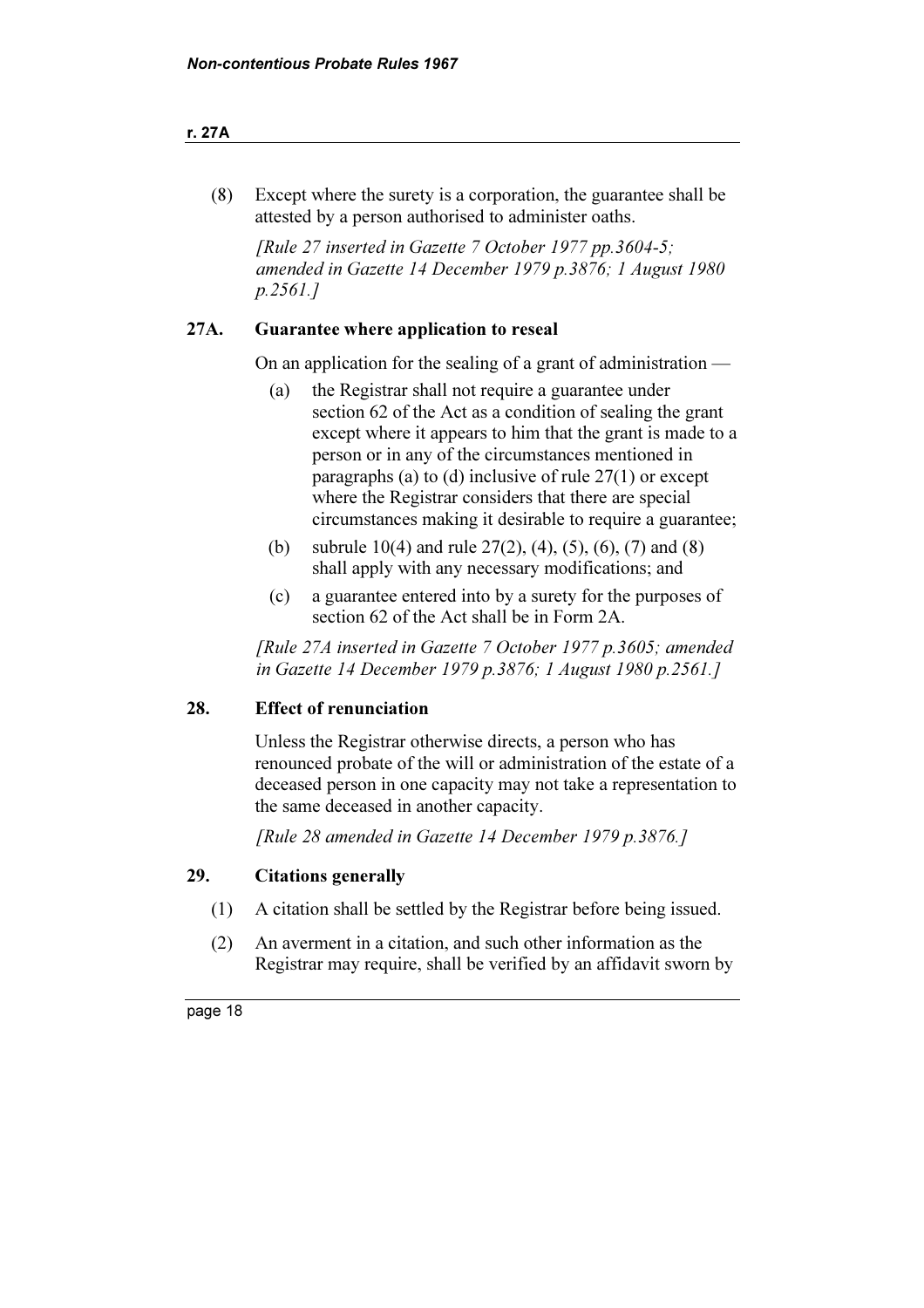the person issuing the citation (in these rules called "the citor") or, if there are 2 or more citors, by one of them; but the Registrar may in special circumstances accept an affidavit sworn by the citor's solicitor.

- (3) The citor shall enter a caveat before issuing a citation.
- (4) A citation shall be served personally on the person cited unless the Registrar, on cause shown by affidavit, directs some other mode of service, which may include notice by advertisement.
- (5) A will referred to in a citation shall be lodged in the Registry before the citation is issued, except where the will is not in the possession of the citor and the Registrar is satisfied that it is impracticable to lodge it.
- (6) A person who has been cited to appear may, within such time as the Registrar may fix, or at any time thereafter if no application has been made by the citor under rule 30(5) or rule 31(2), file a notification of his intention to be heard and shall forthwith thereafter serve on the citor a copy of the notification.

[Rule 29 amended in Gazette 14 December 1979 p.3876.]

## 30. Citation to accept or refuse or to take a grant

- (1) A citation to accept or refuse a grant may be issued at the instance of any person who would himself be entitled to a grant in the event of the person cited renouncing his right thereto.
- (2) Where power to make a grant to an executor has been reserved, a citation calling on him to accept or refuse a grant may be issued at the instance of the executors who have proved the will or of the executors of the last survivor of deceased executors who have proved.
- (3) A citation calling on an executor who has intermeddled in the estate of the deceased to show cause why he should not be ordered to take a grant may be issued at the instance of any person interested in the estate at any time after the expiration of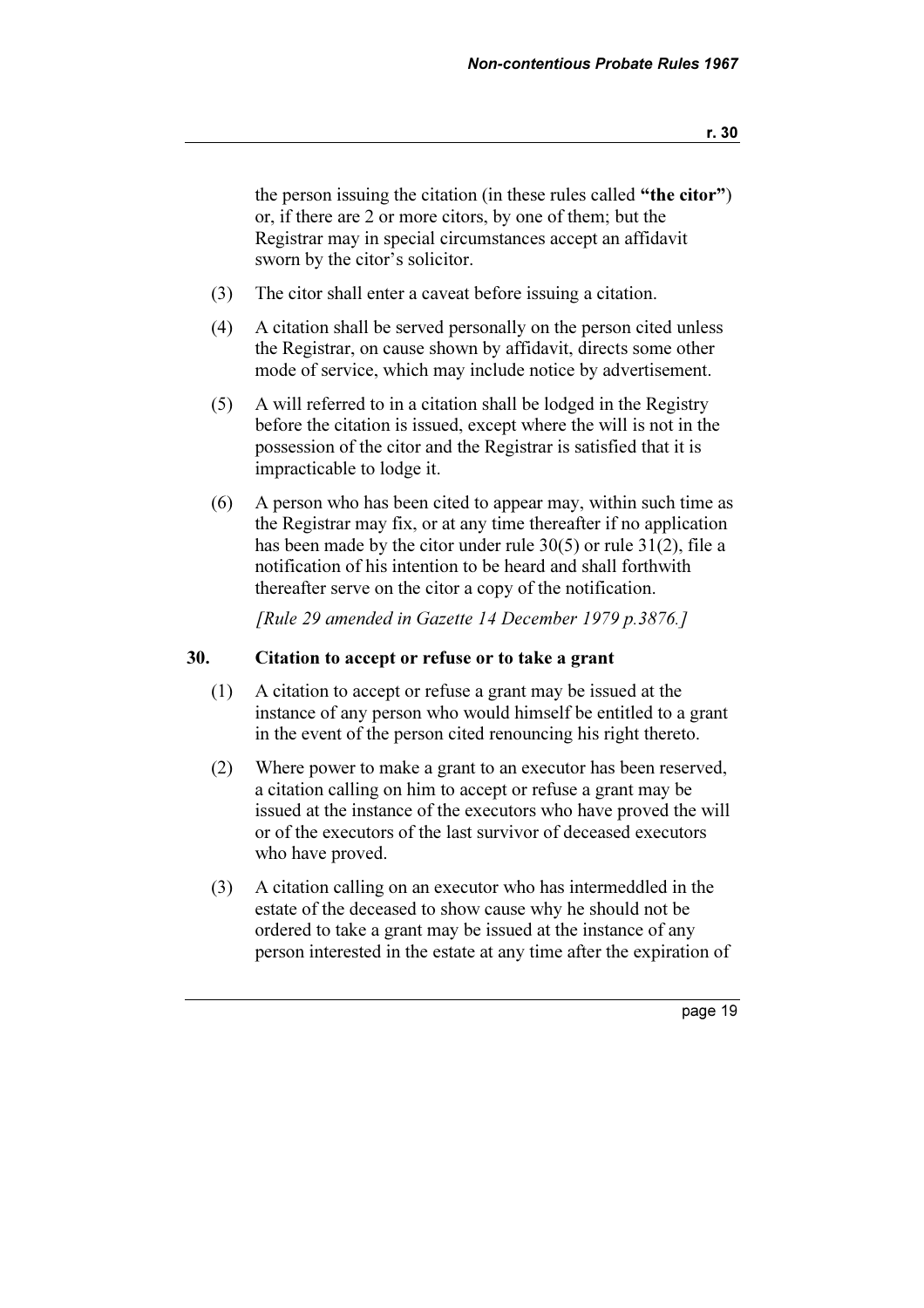6 months from the death of the deceased; but no citation to take a grant shall issue while proceedings as to the validity of the will are pending.

- (4) A person cited who is willing to accept or take a grant may apply ex parte to the Registrar for a grant on filing an affidavit showing that he has filed a notification of his intention to be heard and that he has not been served by the citor with notice of any application for a grant to himself.
- (5) Where the time limited for filing a notification of intention to be heard has expired and the person cited has not filed a notification, the citor may —
	- (a) in the case of a citation under subrule (1), apply to the Registrar for a grant to himself;
	- (b) in the case of a citation under subrule (2), apply to the Registrar for an order that a note be made on the grant that the executor to whom power was reserved has been duly cited and has not filed a notification of his intention to be heard and that all his rights in respect of the executorship have wholly ceased;
	- (c) in the case of a citation under subrule (3), apply to the Registrar by summons (which shall be served on the person cited) for an order requiring that person to take a grant within a specified time.
- (6) An application under subrule (5) shall be supported by an affidavit showing that the citation was duly served and that the person cited has not filed a notification of his intention to be heard.
- (7) Where the person cited has filed a notification of his intention to be heard but has not applied for a grant under subrule (4), or has failed to prosecute his application with reasonable diligence, the citor may —
	- (a) in the case of a citation under subrule (1), apply by summons to the Registrar for an order for a grant to himself;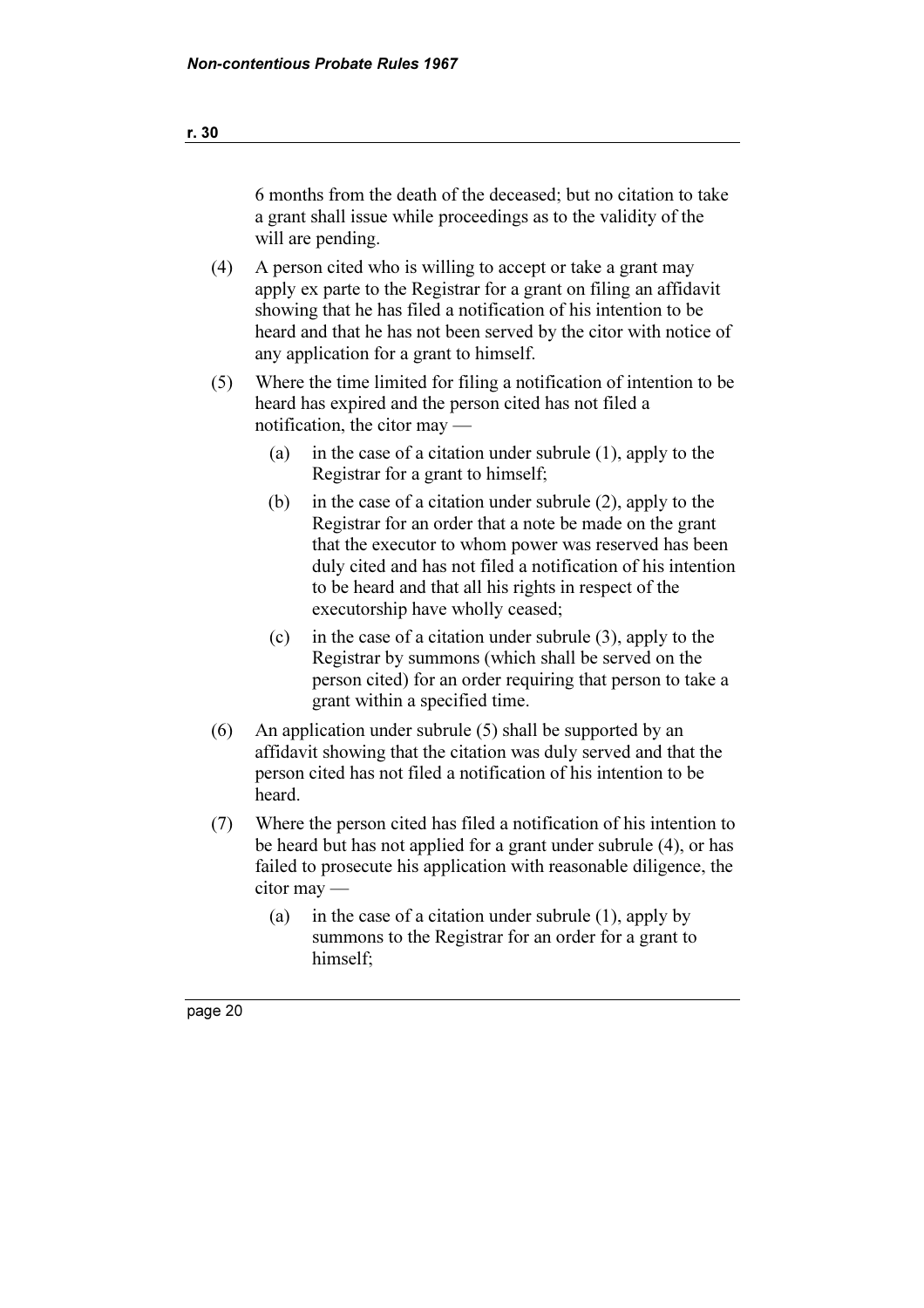- (b) in the case of a citation under subrule (2), apply by summons to the Registrar for an order striking out the notification of intention to be heard and for the endorsement on the grant of such a note as is mentioned in subrule  $(5)(b)$ ;
- (c) in the case of a citation under subrule (3), apply by summons to the Registrar for an order requiring the person cited to take a grant within a specified time;

and the summons shall be served on the person cited.

[Rule 30 amended in Gazette 14 December 1979 p.3876.]

#### 31. Citation to propound a will

- (1) A citation to propound a will shall be directed to the executors named in the will and to all persons interested under the will, and may be issued at the instance of any citor having an interest contrary to that of the executors or such other persons.
- (2) Where the time limited for filing a notification of intention to be heard has expired and no person cited has filed a notification, or where no person who has filed a notification proceeds with reasonable diligence to propound the will, the citor may apply on motion for a grant as if the will were invalid.

## 32. Citation to bring in a will

- (1) A person bringing in a will or testamentary paper in obedience to a citation or order, shall deposit it at the Registry, and may require a receipt therefor.
- (2) A person served with a citation to bring in a will or testamentary paper may file a notification of his intention to be heard, on payment of the prescribed fees, if he thinks fit to do so.

## 33. Caveats

 (1) A person having any interest in an estate in which application is being made for a grant or the sealing of a grant, and intending to oppose the application, shall either personally or by his solicitor enter a caveat in the Registry.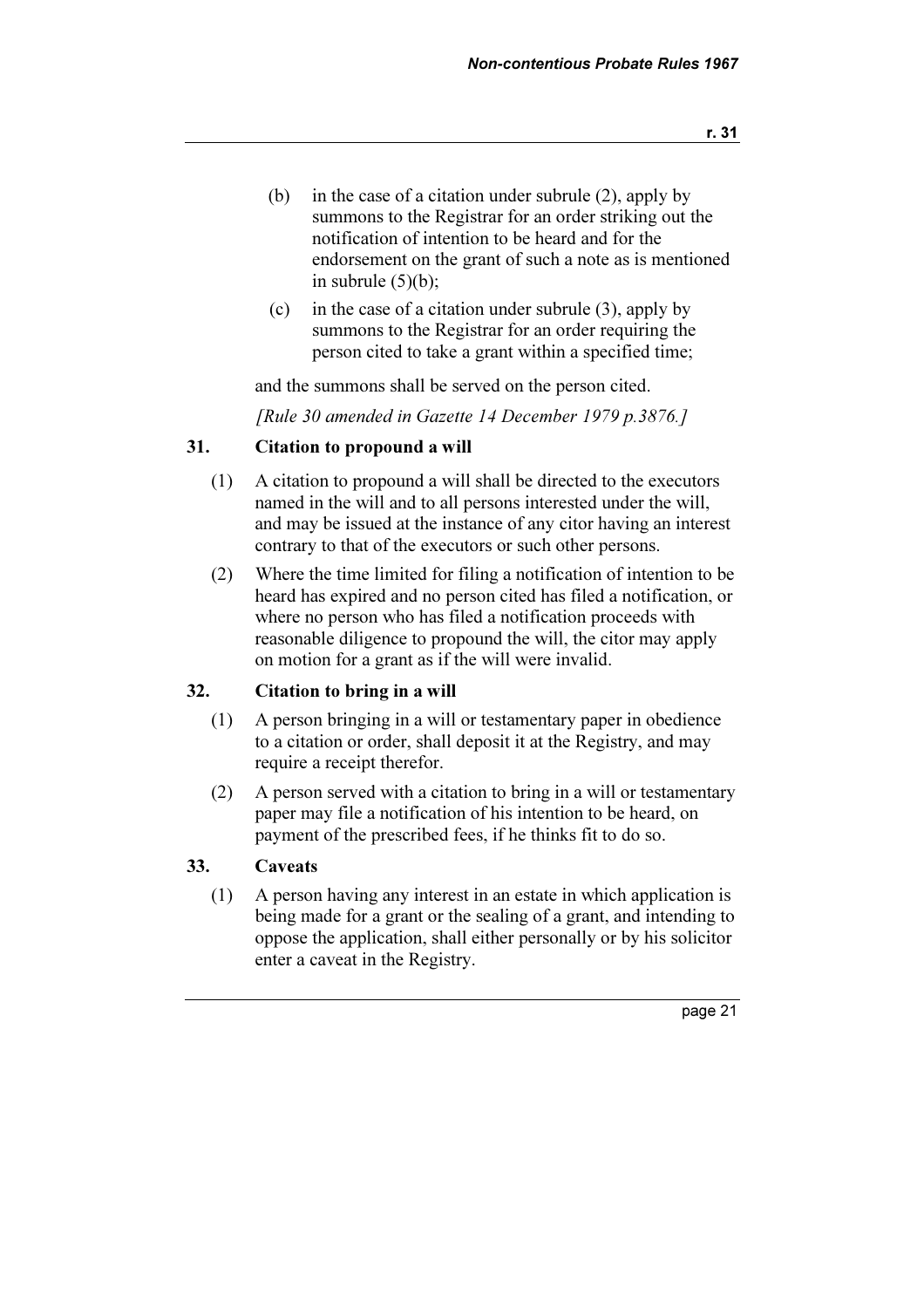| (2) A caveat shall be in accordance with Form 3, and shall state |
|------------------------------------------------------------------|
| fully the nature of the interest of the caveator.                |

- (3) Subject to subrule (4), a caveat shall remain in force for the space of 6 months only from the day it is entered and then expire and be of no effect, unless otherwise ordered.
- (4) Notwithstanding that a period of 6 months has elapsed after entry of a caveat, the Registrar may require the applicant for a grant to give notice to the caveator before proceeding with his application.
- (5) Where the applicant for a grant or for the sealing of a grant does not obtain an order under section 64 of the Act, he shall, within one month, or such extended time as a Judge or the Registrar may allow after notice of the entry of the caveat, commence contentious proceedings by issuing a writ against the caveator and proceeding in the ordinary manner.
- (6) A caveator may, if no step is taken by the executor or applicant for administration within a period of one month after notice of the entry of the caveat, apply to a Judge or the Registrar for an order directing the executor or applicant to proceed with his application; and the Judge or Registrar may make an order upon such terms as he thinks fit.

[Rule 33 amended in Gazette 14 December 1979 p.3876.]

## 34. Application for leave to swear to death

 An application for leave to swear to the death of a person shall be made to the Registrar by originating motion and shall be supported by an affidavit setting out the grounds of the application and particulars of all policies of insurance on the life of the person the subject of the application.

 [Rule 34 amended in Gazette 30 March 1973 p.818; 14 December 1979 p.3876.]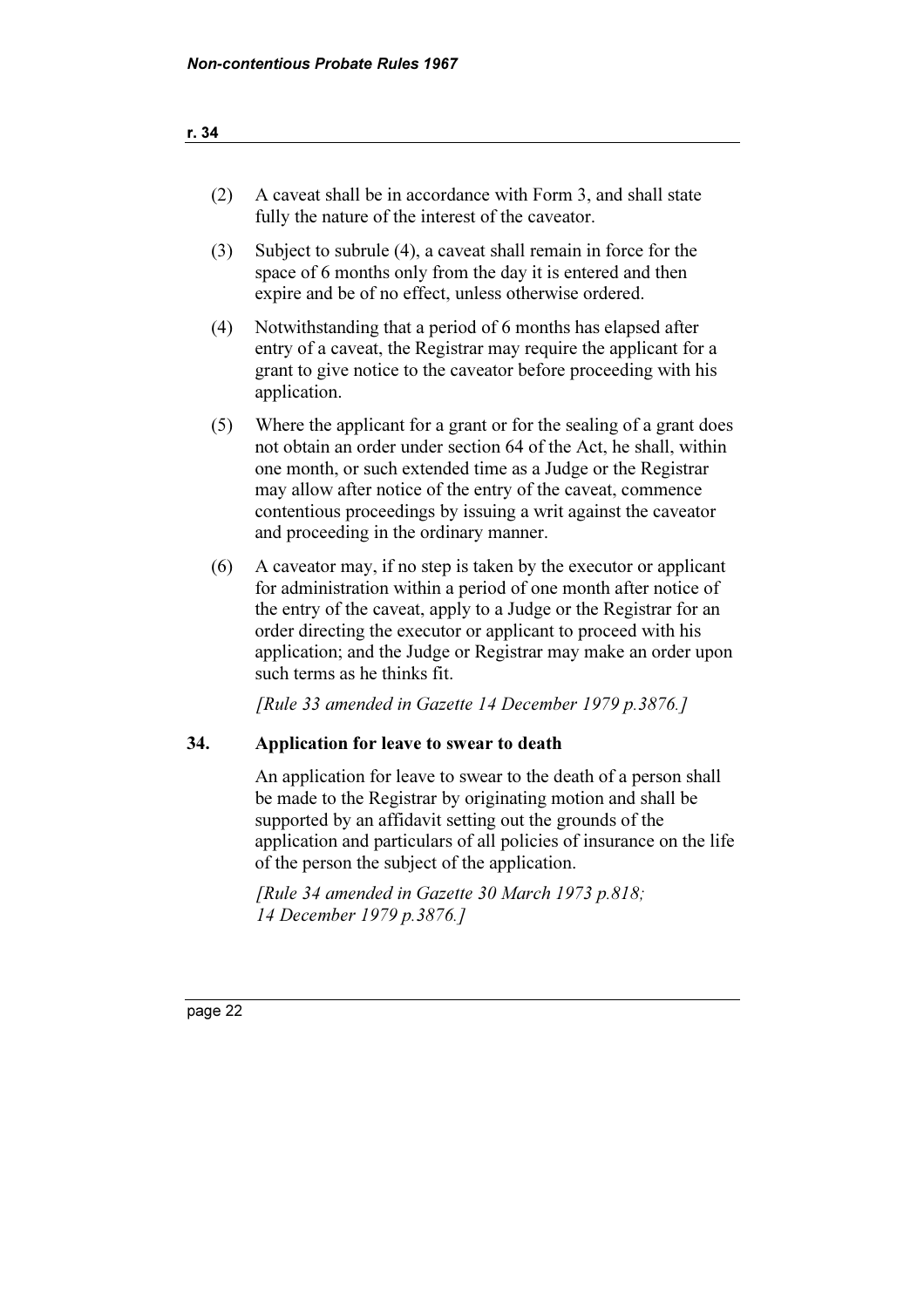#### 35. Amendment and revocation of grant

- (1) Where the Registrar is satisfied that a grant should be amended or revoked, he may make an order accordingly.
- (2) Except in special circumstances, a grant shall not be amended or revoked under this rule other than on the application or with the consent of the person to whom the grant was made.
- (3) Where an order has been made for the amendment of a grant, the original grant shall be produced to the Registry for notation, or its non-production accounted for.
- (4) Where an order has been made under the Inheritance (Family and Dependants Provision) Act 1972, the original grant shall be produced to the Registry, together with a certified copy of the order and 2 photographic copies thereof.

[Rule 35 amended in Gazette 20 October 1972 p.4161; 14 December 1979 p.3876; 1 August 1980 p.2560.]

#### 36. Taxation of costs

 The taxing officer shall tax all bills of costs referred to him for taxation.

[Rule 36 amended in Gazette 14 December 1979 p.3876.]

#### 37. Executors and administrators to pass accounts

- (1) Every executor and administrator (other than the Public Trustee) shall file in the Registry his accounts relating to the estate of the deceased in accordance with Form 4, and shall attend before the Registrar at such time as the Registrar may appoint to have the accounts passed and allowed.
- (2) Where there is any balance available for distribution, the executor or administrator shall file a plan of distribution with his accounts.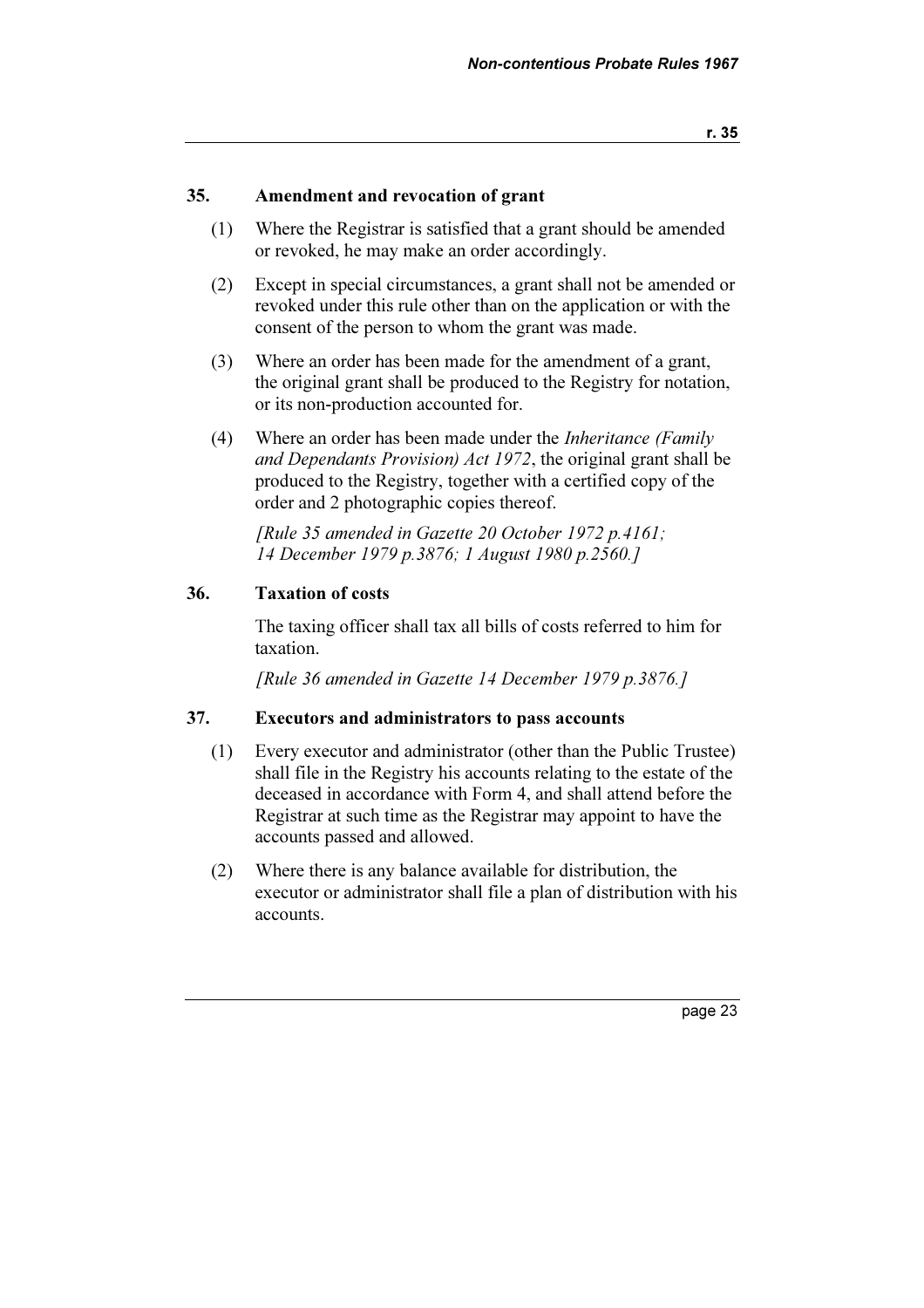| (3) | The accounts and plan of distribution mentioned in this rule     |
|-----|------------------------------------------------------------------|
|     | shall be filed within 12 months after the grant, or within such  |
|     | further time as a Judge or the Registrar may allow, and shall be |
|     | verified by the affidavit of the executor or administrator.      |

- (4) Notice in accordance with Form 5 of filing of the accounts of an executor or administrator shall be advertised once, 14 days at least before the day fixed for passing the accounts, in a daily newspaper published in Perth.
- (5) In the case of an administrator, notice of the filing and of the appointment to pass his accounts shall also be served on the sureties of the administration bond.
- (6) A person wishing to object to the passing of the accounts of an executor or administrator, shall file in the Registry, before the day fixed for the passing of the accounts, a notice of his intention to object, and also an affidavit stating his interest and the nature and grounds of his objection.
- (7) Upon the taking of the accounts, the Registrar may make such order as to service upon any of the parties or persons interested as he may think fit.
- (8) Any person interested may attend before the Registrar upon the taking of the accounts.
- (9) The costs of the accounting party and of any person who has filed a notice of objection under this rule shall be in the discretion of the Registrar.
- (10) The Registrar's allowance of an account shall be recorded by a certificate.

[Rule 37 amended in Gazette 14 December 1979 p.3876; 1 August 1980 p.2561.]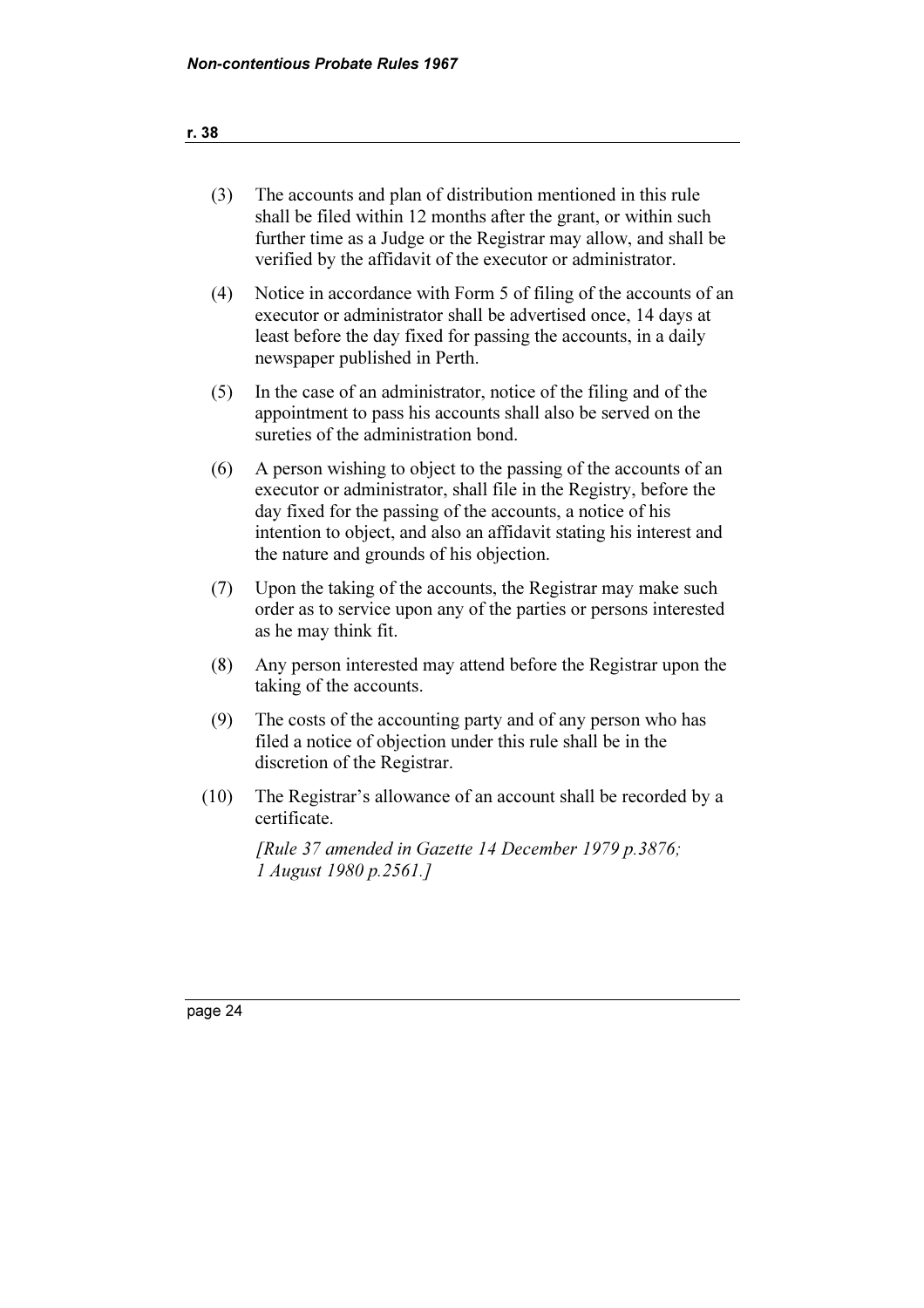#### 38. Form of grant, etc.

 Grants of probate, letters of administration, letters of administration with the will annexed and orders to administer shall be in such form as the Registrar from time to time directs.

[Rule 38 inserted in Gazette 12 January 1996 p.106.]

## 39. Requirements as to documents

 Documents for filing in the Registry shall comply with the requirements of Order 69 Rule 2 of the Rules of the Supreme Court 1971.

[Rule 39 inserted in Gazette 12 January 1996 p.106.]

#### [40, 41. Repealed in Gazette 12 January 1996 p.106.]

#### 42. Will to be engrossed in certain cases

- (1) Where the Registrar considers that a will or other document required to be copied for the purpose of grant, sealing, or record is unsuitable for photography, he may require an engrossment of the document, suitable for photographic reproduction, to be lodged.
- (2) Where some of the documents intended to form part of the probate or letters of administration with the will annexed are not suitable for photography, the Registrar may require a copy of the whole of the documents to be made and lodged for that purpose.
- (3) Where a will or codicil contains alterations not admitted to proof, an engrossment of the will or codicil in the form in which it is proved, shall be lodged.
- (4) An engrossment lodged pursuant to this rule shall reproduce the punctuation, spacing and division into paragraphs of the will, and shall be legibly and clearly typewritten in pica type on one side only of foolscap paper of durable quality with a quarter margin and not less than 6 millimetres between each line.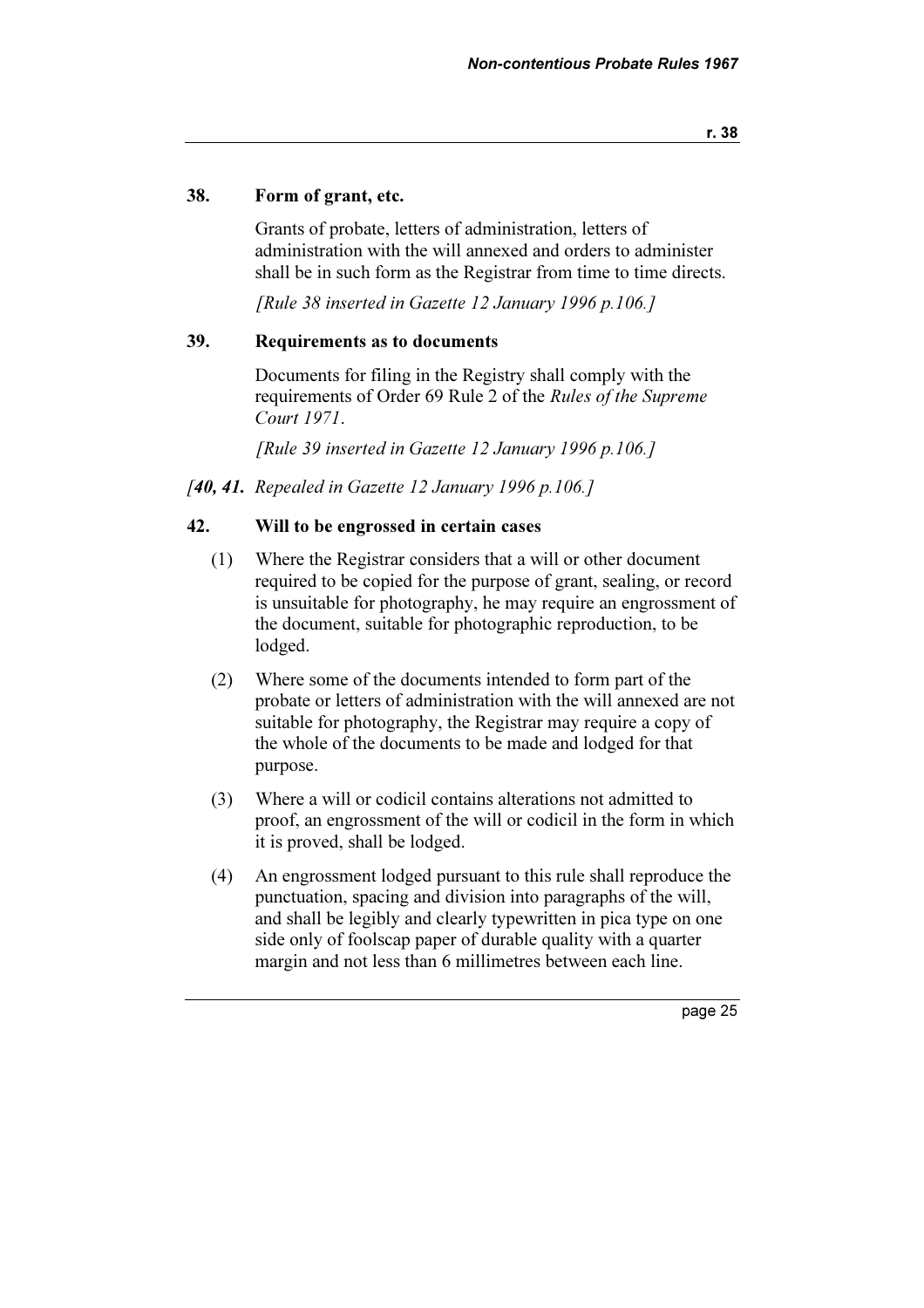#### r. 43

 (5) Where a will or codicil, or any part thereof, is written in pencil, there shall be lodged a facsimile copy of the will or codicil, in which the pencil writings in the original shall be reproduced in red ink. The copy may be made on paper of such size as the Registrar may direct, and shall be kept on the Court file.

 [Rule 42 amended in Gazette 7 December 1973 p.4487; 14 December 1979 p.3876; 1 August 1980 p.2561.]

## 43. Documents to be lodged with application to reseal

- (1) A grant lodged for sealing shall include an authentic copy of the will and codicil (if any) to which the grant relates, or shall be accompanied by a copy thereof certified as correct by or under the authority of the Court by which the grant was made.
- (2) The person producing a grant for sealing shall also lodge for record purposes a copy of the grant and of any will and codicil to which it relates.
- (3) The copy required by subrule (2) shall, unless otherwise directed by the Registrar, be a photographic copy made in the Registry.

 [Rule 43 amended in Gazette 18 December 1970 p.3815; 14 December 1979 p.3876.]

## 43A. Searches

 Any person shall, on payment of the prescribed fee, be entitled during office hours to search for and obtain a copy of any of the following documents filed or of record in the Registry, namely —

- (a) a will or codicil that has been proved;
- (b) a grant of probate or administration;
- (c) an order to administer; and
- (d) with the leave of the Registrar, any other document.

 [Rule 43A inserted in Gazette 20 October 1972 p.4161; amended in Gazette 14 December 1979 p.3876.]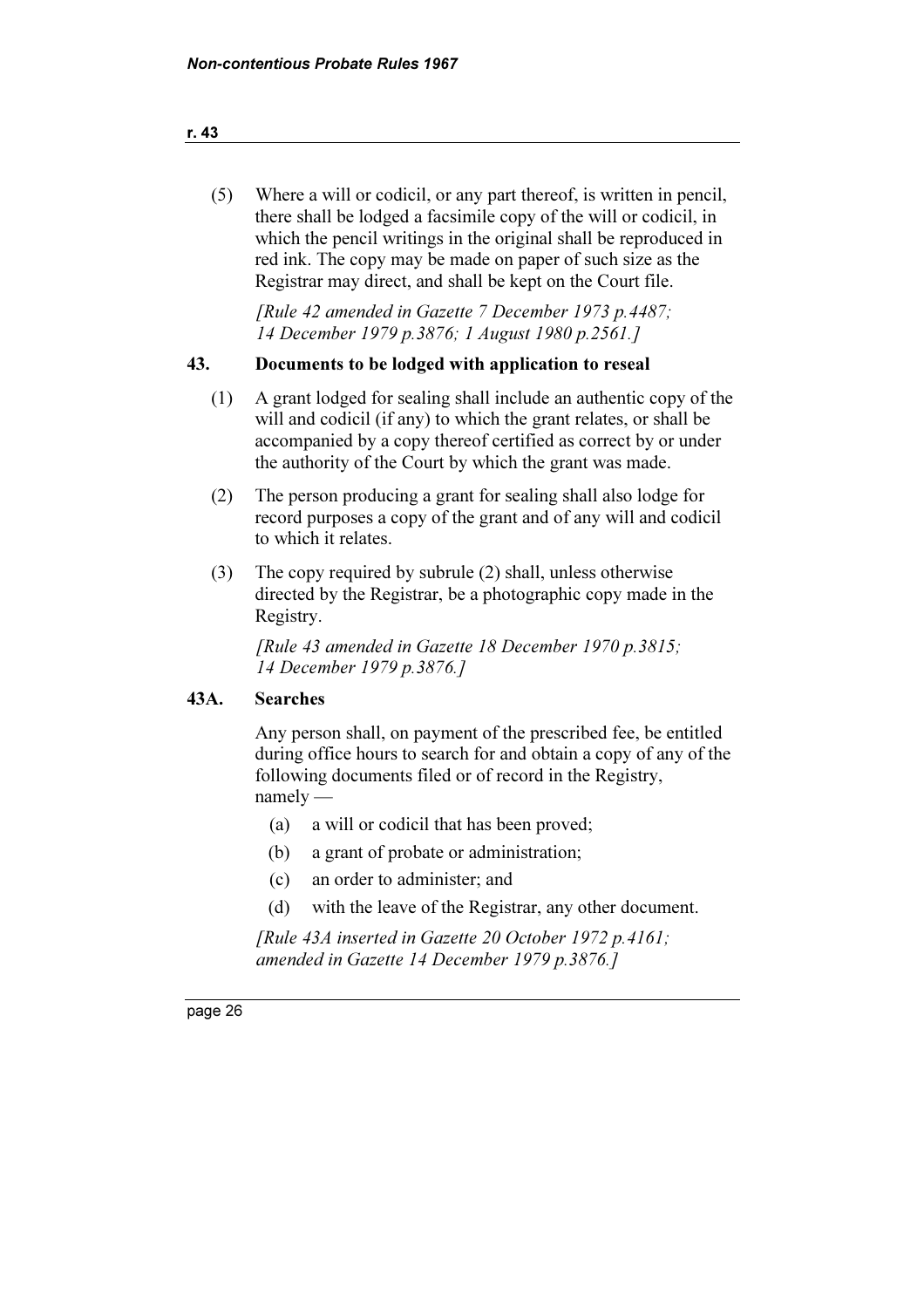## 43B. Costs chargeable for non-contentious probate applications

- (1) Subject to this rule, solicitors are entitled to charge and shall be allowed out of the estates of deceased persons the fees set forth in the Second Schedule in respect of the matters referred to in that schedule; and higher fees shall not be allowed except as otherwise provided in this rule.
- (2) The fees prescribed by the Second Schedule do not include any proper disbursements necessarily made or incurred.
- (3) The fees prescribed by item 1 of the Second Schedule do not include the costs of preparation of the statement required by rule 9B; and those costs shall be regulated by item 9 of the Solicitors Remuneration Order 1976, as amended from time to time.
- (4) The fees prescribed by item 2 of the Second Schedule are allowable only where it is necessary or desirable for a country solicitor to employ a Perth agent in connection with an application for a grant or to reseal a grant.
- (5) Where an application for a grant or to reseal a grant is unusually complex, or involves an unusually high degree of skill or urgency, the solicitor shall be entitled to charge and shall be allowed out of the estate of the deceased person such further fee as is reasonable in the circumstances.
- (6) The costs incurred in relation to the administration of estates of deceased persons, not being the costs of an application for a grant or to reseal a grant, shall be regulated by the Solicitors Remuneration Order 1976, as amended from time to time.

[Rule 43B inserted in Gazette 6 March 1981 p.895.]

#### 44. Application to pending proceedings

 Subject in any particular case to any direction given by a Judge or the Registrar, these rules shall apply to any proceeding that is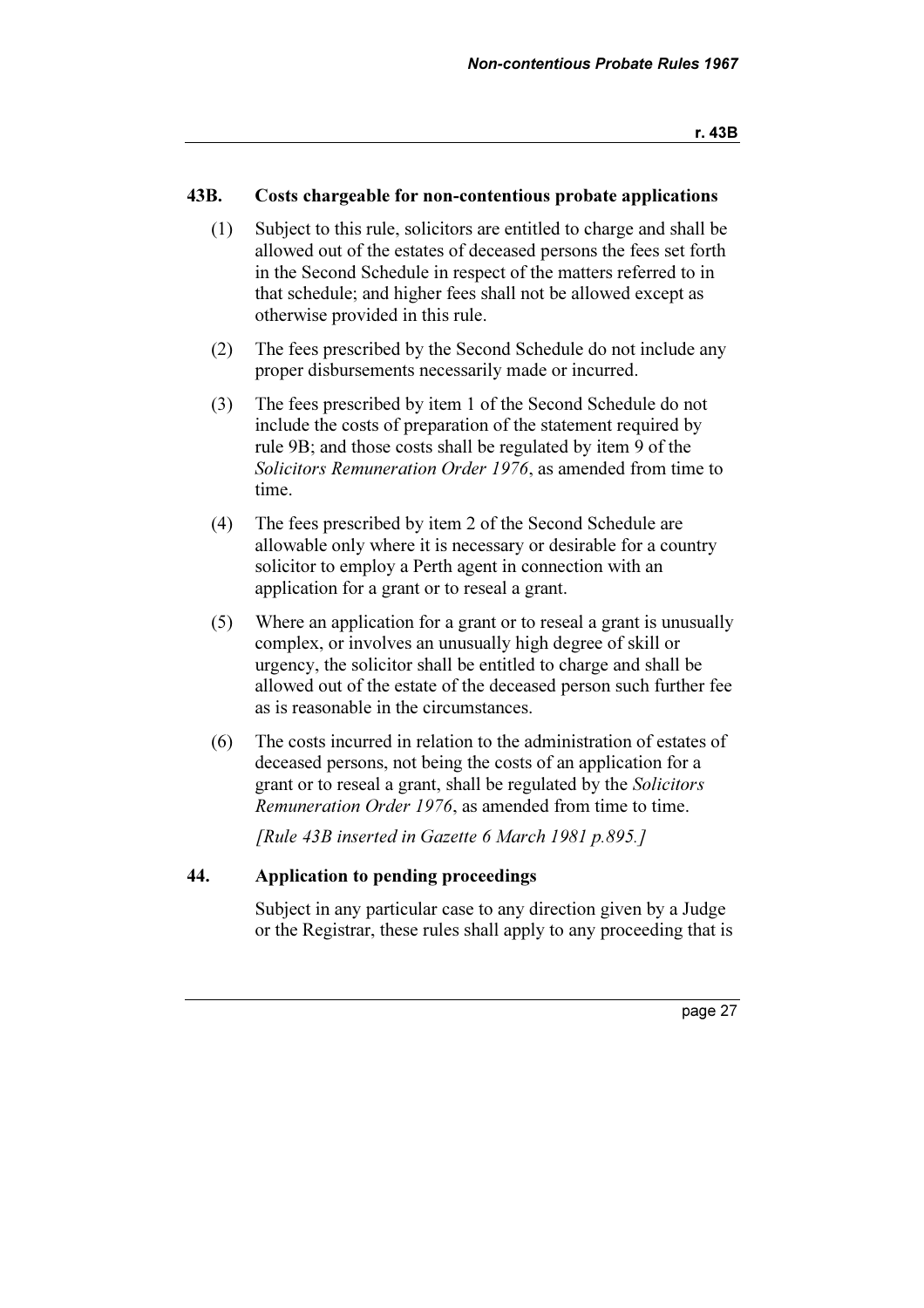## r. 45

pending on the day on which these rules come into operation as well as to any proceeding commenced after that day.

[Rule 44 amended in Gazette 14 December 1979 p.3876.]

## 45. Revocation

- $[(1)$  omitted under the Reprints Act 1984 s. 7(4)(f).]
- [(2) repealed]

[Rule 45 amended in Gazette 20 October 1972 p.4161.]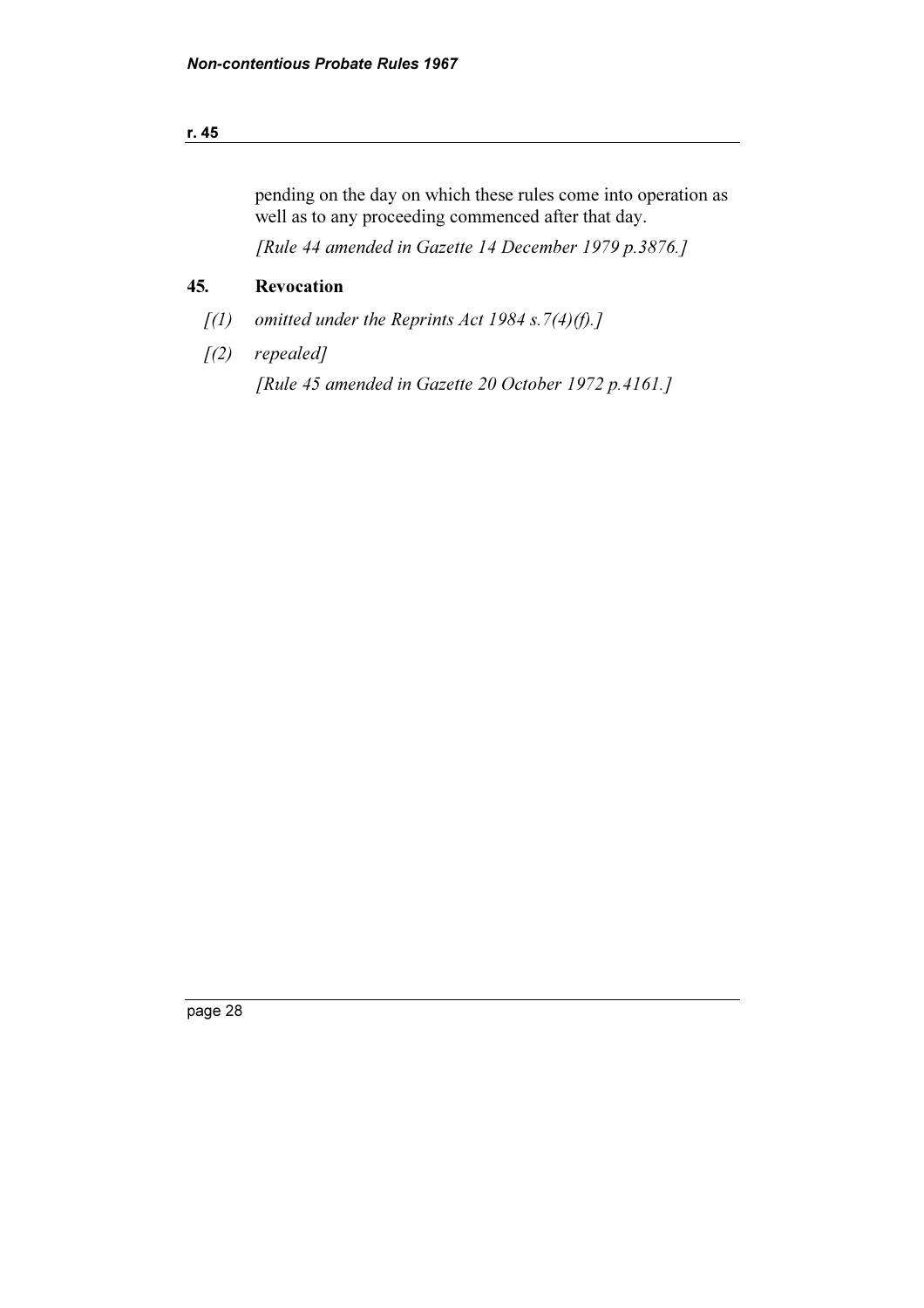## First Schedule

rule 15

#### Form 1

#### AFFIDAVIT OF ATTESTING WITNESS (WHERE REQUISITE)

In the Will of , late of

, deceased.

I, sof the same state of  $\mathbf{I}$ , in the State of Western Australia, being duly sworn, make oath and say as follows: —

1. I am one of the subscribing witnesses to the last will and testament of the said late of her cased, and  $\alpha$  are cased,  $\alpha$  and  $\alpha$  are cased,  $\alpha$ bearing date the day of , 19, and produced and shown to me and marked 'A'.

2. The said testator executed the said will on the day of the date thereof, by signing his name at the foot or end thereof, as the same now appears thereon, in the presence of me and of

the other subscribed witness thereto, both of us being present at the same time and we thereupon attested and subscribed the said will in the presence of the said testator.

Sworn by the deponent, this day of 19, at before me,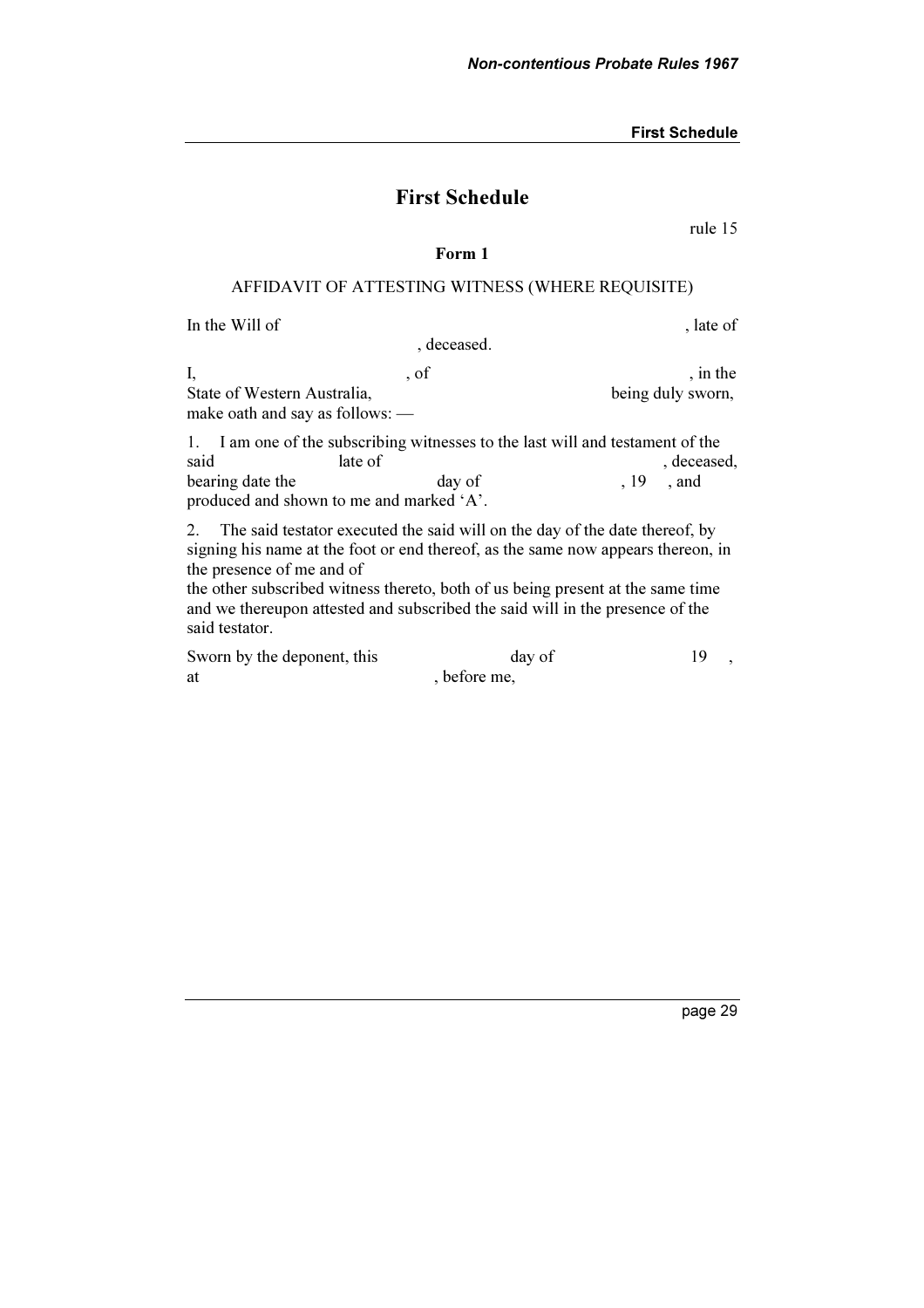rule 27

#### Form 2

#### SURETY'S GUARANTEE

Whereas  $(1)$  of  $(2)$  died on the day of  $19$ , and  $($ and  $)$ (3) (hereinafter called "the administrator(s)") is/are (4) the intended administrator(s) of his estate.

Now therefore:

1.  $I/We(5)$  of (and of ) (5) hereby (jointly and severally) (6) guarantee that I/We (4) will, when lawfully required to do so (7) make good any loss which any person interested in the administration of the estate of the deceased may suffer in consequence of the breach by the administrator(s) of his/her/their  $(4)$  duty —

- (a) to collect and get in the real and personal estate of the deceased and administer it according to law;
- (b) file an inventory of the estate of the deceased, and pass his accounts relating thereto within such time, and from time to time, and in such manner as may be prescribed by the rules or as the Court may order;
- (c) when so required by the Court to deliver up the grant to the Court.

2. The giving of time to the administrator(s) or any other forbearance or indulgence shall not in any way affect my/our (4) liability under this guarantee.

3. The liability under this guarantee shall be continuing and shall be for the whole amount of the loss mentioned in paragraph 1 above, but (my) (our aggregate) total liability shall not in any event exceed the sum of \$ . (8).

Dated the day of 19

Signed, sealed and delivered by the above-named in the presence of

A Commissioner for affidavits (or other person authorised by law to administer an oath) (9)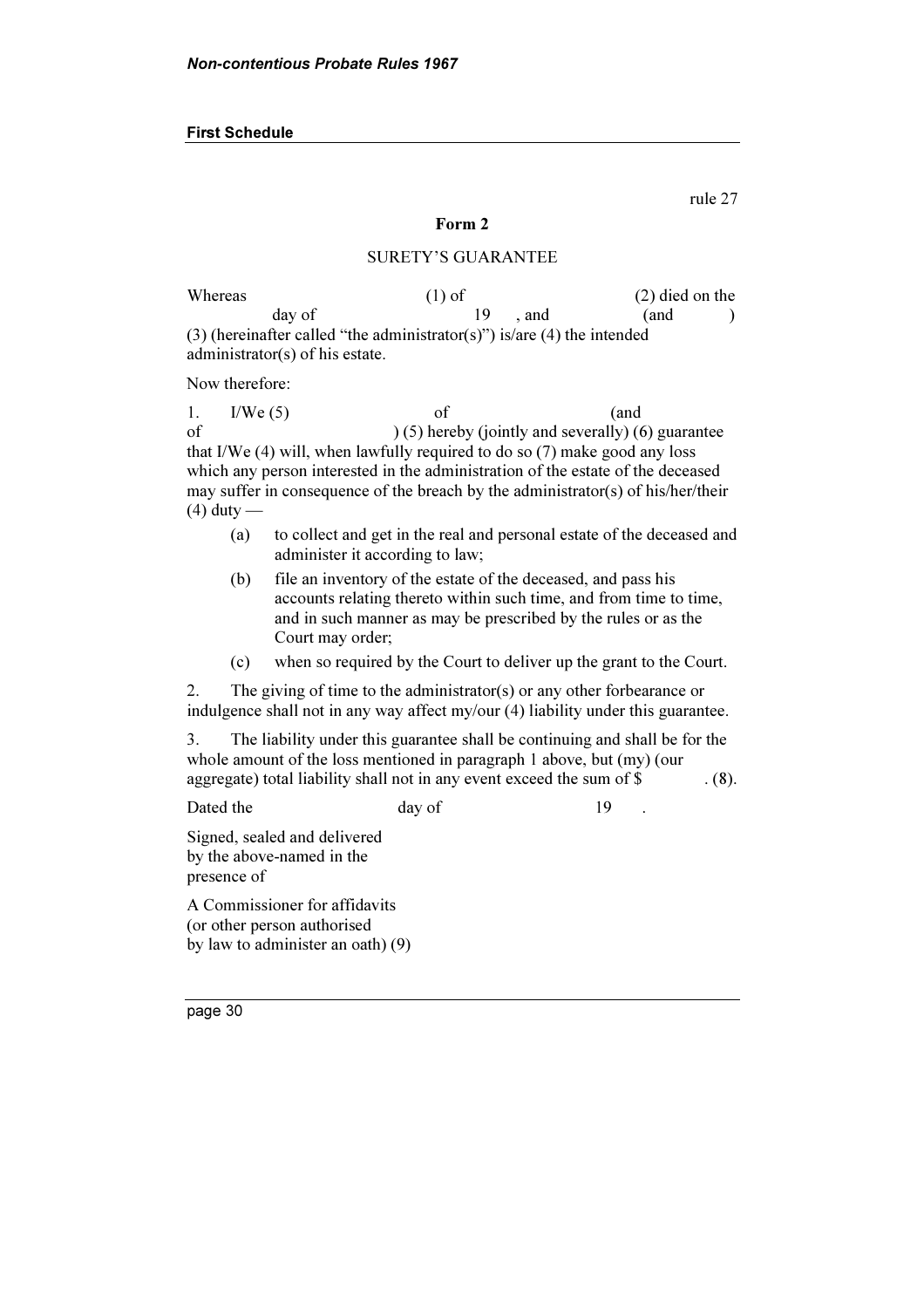#### (The Common Seal of was hereunto affixed in the presence of  $\qquad$ ).

- (1) Full name of deceased.
- (2) Address of deceased.
- (3) Full name(s) and address(es) and description(s) of proposed administrator(s).
- (4) Delete whichever is inapplicable.
- (5) Full name(s) address(es) and description(s) of surety(ies).
- (6) Delete if only one surety.
- (7) An action on the guarantee may only be brought with the leave of the Court.
- (8) Insert gross value of estate in Western Australia (unless the Master has directed otherwise).
- (9) Attestation is not required in the case of a corporation.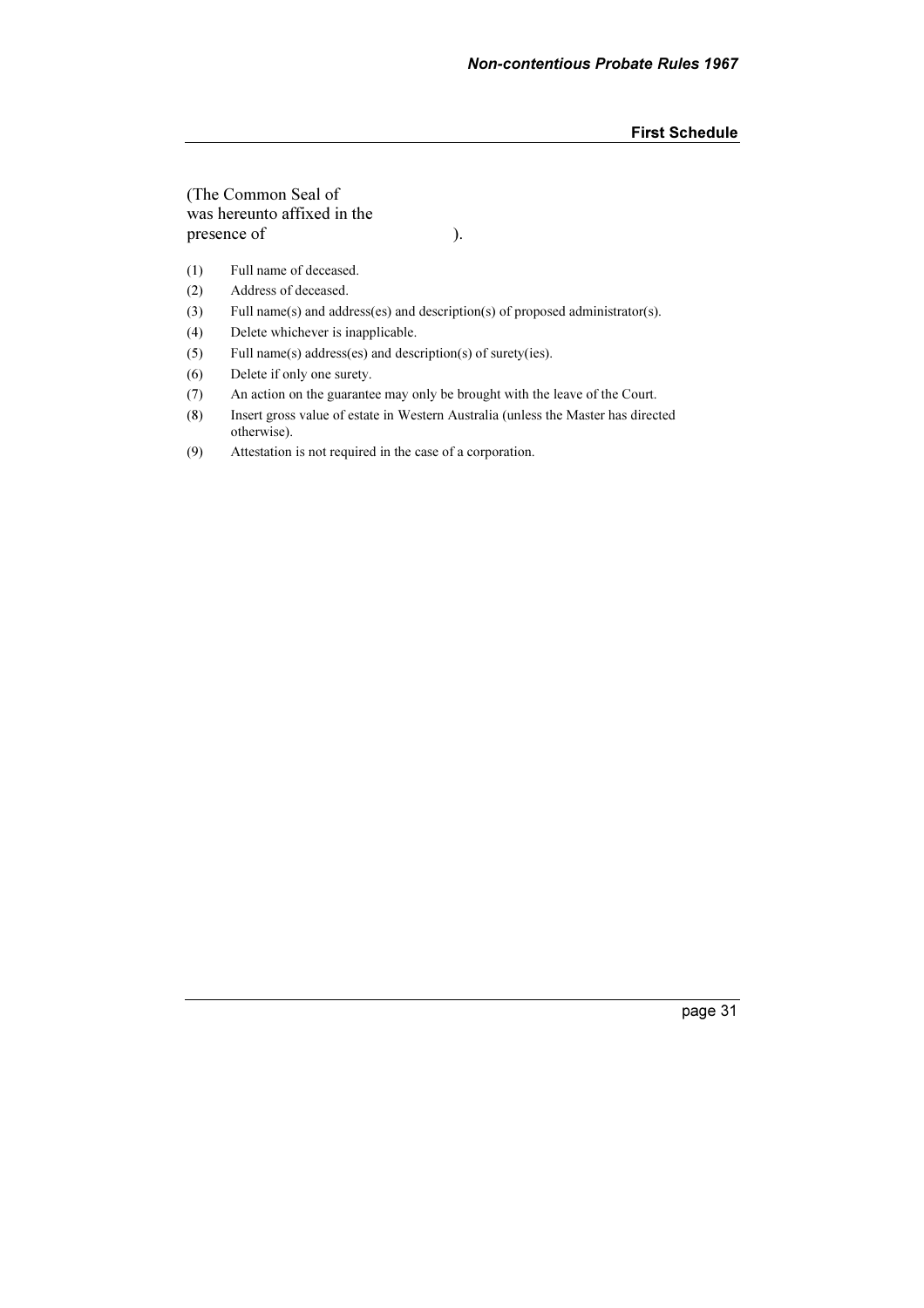## Form 2A

#### SURETY'S GUARANTEE ON APPLICATION TO RESEAL

| In the Estate of                                     |          | $(1)$ deceased |        |                  |
|------------------------------------------------------|----------|----------------|--------|------------------|
| Whereas                                              | $(1)$ of |                |        | $(2)$ died on    |
| the                                                  | day of   |                | 19     | , and letters of |
| administration of his estate were on the             |          |                | day of |                  |
| granted by the                                       |          | $(3)$ to (and  |        |                  |
| (4) and are about to be sealed in Western Australia. |          |                |        |                  |

Now therefore:

1.  $I/We(5)$  of (and of ) (6) hereby (jointly and severally) (7) guarantee that I/We (5) will, when lawfully required to do so (8), make good any loss which any person interested in the administration of the estate of the deceased in Western Australia may suffer in consequence of the breach by the administrator(s) of his/her/their  $(5)$  duty —

- (a) to collect and get in the real and personal estate of the deceased which is situated in Western Australia and administer it according to law;
- (b) file an inventory of the estate of the deceased, and pass his accounts relating thereto within such time, and from time to time, and in such manner as may be prescribed by the rules or as the Court may order.

2. The giving of time to the administrator(s) or any other forbearance or indulgence shall not in any way affect my/our (5) liability under this guarantee.

3. The liability under this guarantee shall be continuing and shall be for the whole amount of the loss mentioned in paragraph 1 above, but (my) (our aggregate) total liability shall not in any event exceed the sum of \$  $(9)$ 

Dated the day of 19

Signed, sealed and delivered by the above-named in the presence of

A Commissioner for affidavits (or other person authorised by law to administer an oath) (10)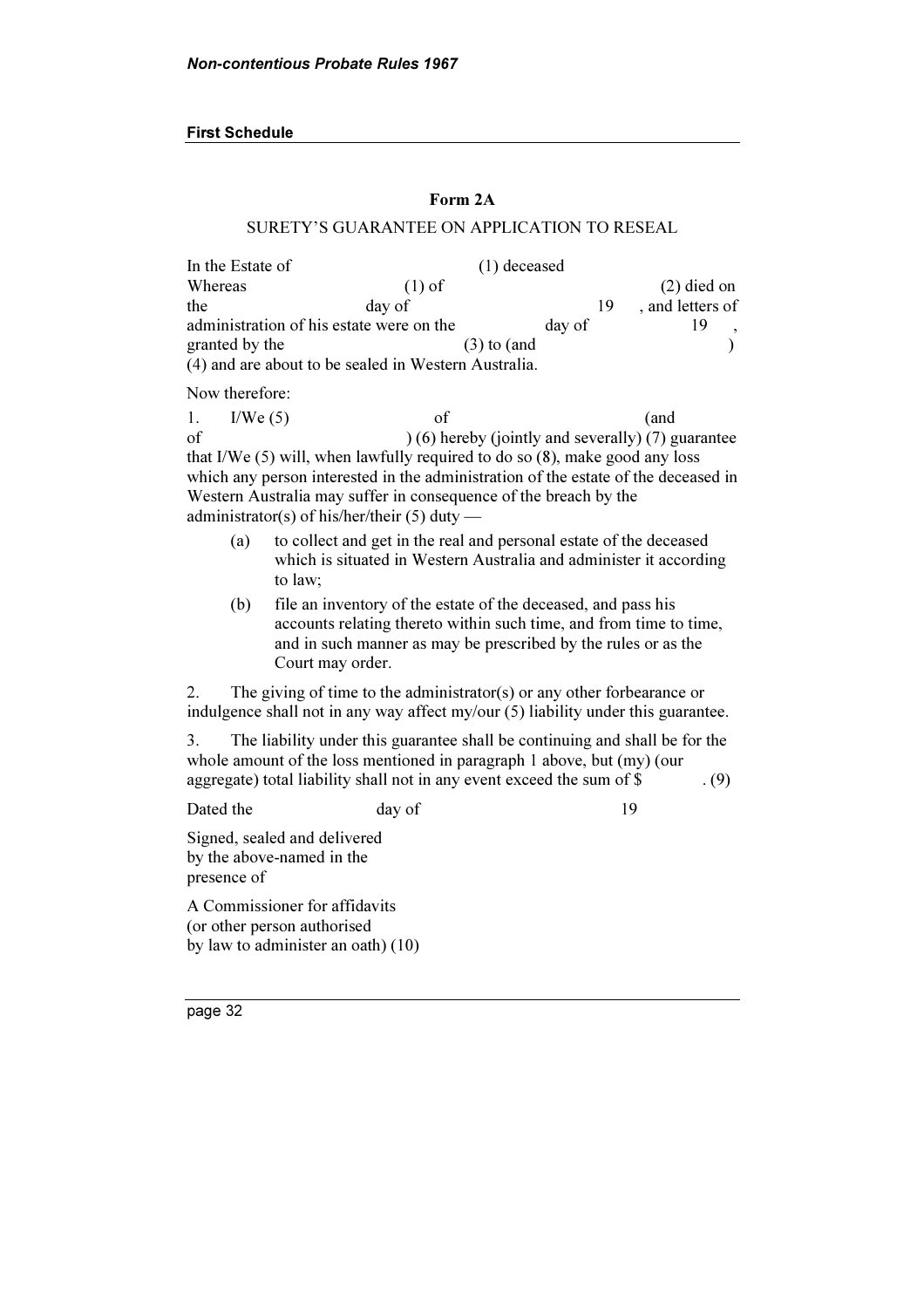#### (The Common Seal of was hereunto affixed in the presence of ).

- (1) Full name of deceased.
- (2) Address of deceased.
- (3) Description of Court by which grant was issued.
- (4) Full name(s) and address(es) and description(s) of administrators.
- (5) Delete whichever is inapplicable.
- (6) Full name(s) address(es) and description(s) of surety(ies).
- (7) Delete if only one surety.
- (8) An action on the guarantee may only be brought with the leave of the Court.
- (9) Insert gross value of estate in Western Australia (unless the Master has directed otherwise).
- (10) Attestation is not required in the case of a corporation.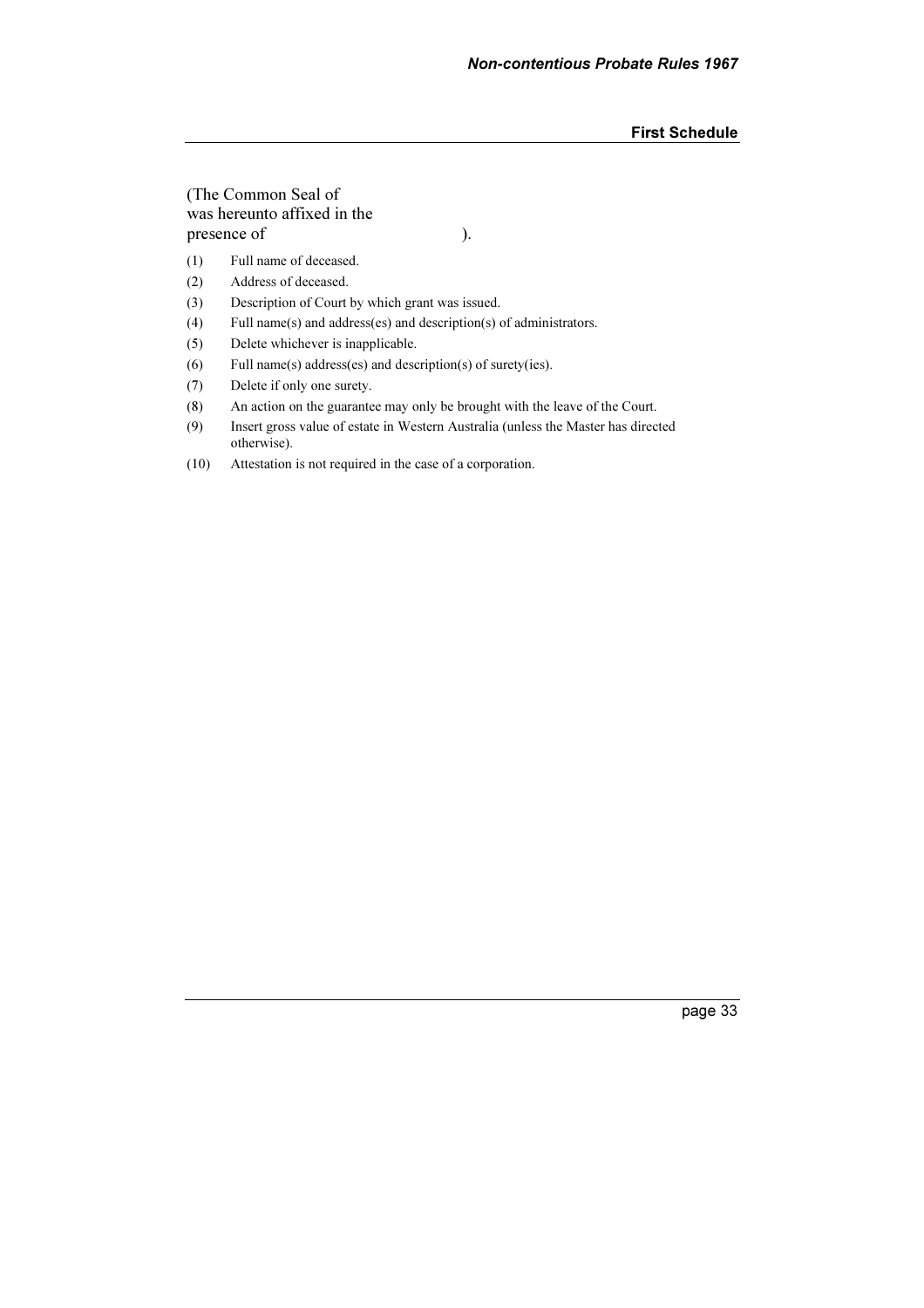rule 33

## Form 3

## CAVEAT

Take notice that I (name of caveator in full) of (address and description in full) claiming interest (state relationship or particulars of interest) in the estate of (or under the will of — set out full description) do hereby demand that nothing be done therein without notice to me.

Take further notice that my address for service is: —

Dated this day of , 19 .

(Signature of Caveator or his Solicitor.)

Witness: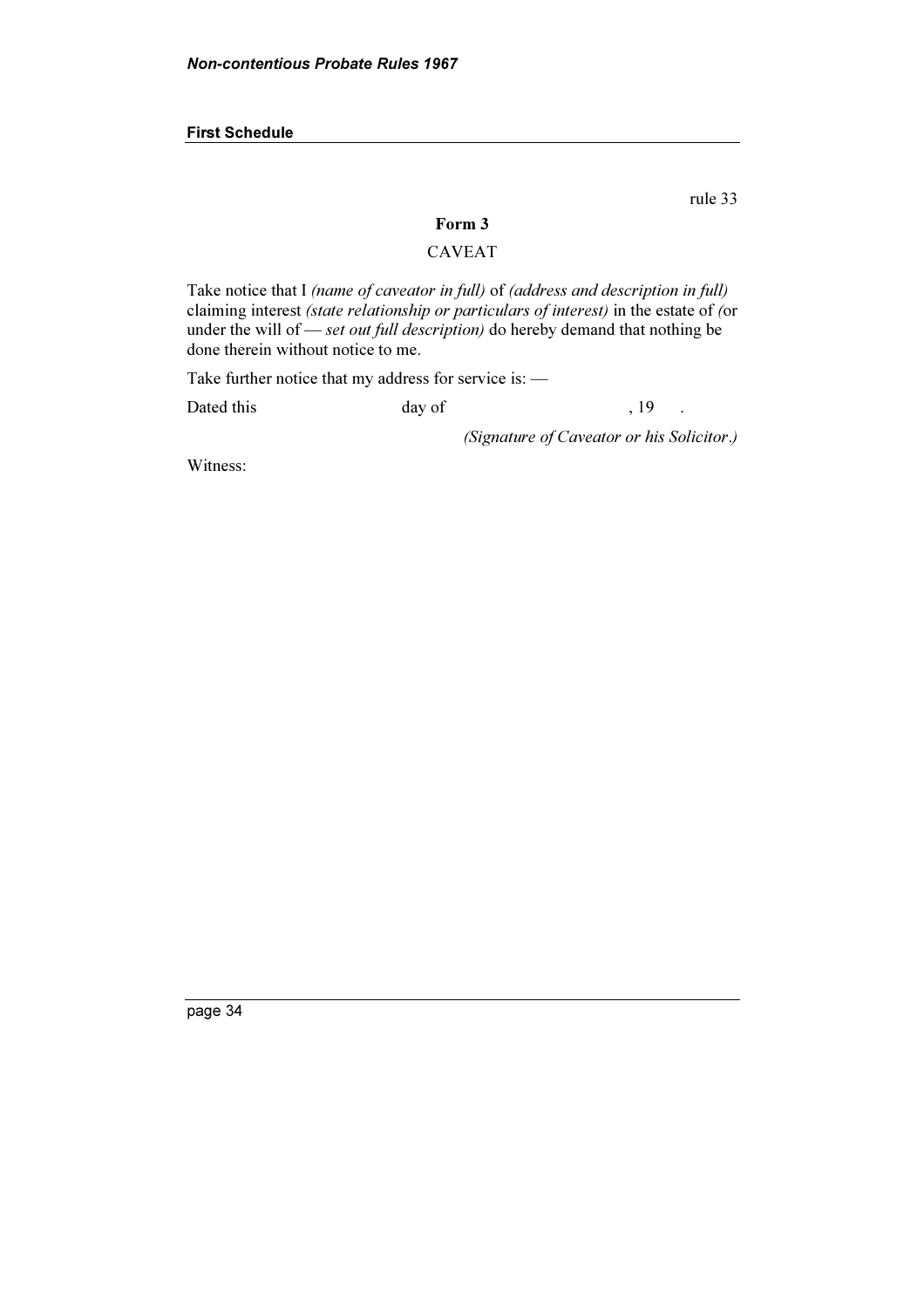rule 37

#### Form 4

## ACCOUNTS OF EXECUTORS AND ADMINISTRATORS

The account of the administration of the estate of the abovenamed deceased by the Executor(s) (or Administrator) to the

day of  $, 19, 19$ , filed pursuant to rule 37 of the Non-contentious Probate Rules 1967

#### Part A **Receipts**

|                |      | receipes      |    |
|----------------|------|---------------|----|
| Number of Item | Date | Particulars   | \$ |
|                |      |               |    |
|                |      |               |    |
|                |      |               |    |
|                |      | Total         |    |
|                |      | Disbursements |    |
|                |      |               | \$ |
|                |      |               |    |
|                |      |               |    |
|                |      | Balance       |    |
|                |      | Totals  \$    |    |

## Part B

## PORTION OF ESTATE DISTRIBUTED IN SPECIE

(Set out briefly, with particulars of value for purposes of Probate Duty.)

Part C

#### PORTION OF ESTATE RETAINED OR REMAINING UNCOLLECTED

(Set out briefly, with particulars of value for purposes of Probate Duty.)

#### Part D

#### STATEMENT OF MONEYS AND SECURITIES HELD BY THE EXECUTOR(S) (OR ADMINISTRATOR)

(Set out particulars of moneys now in hand and investments made since date of death.)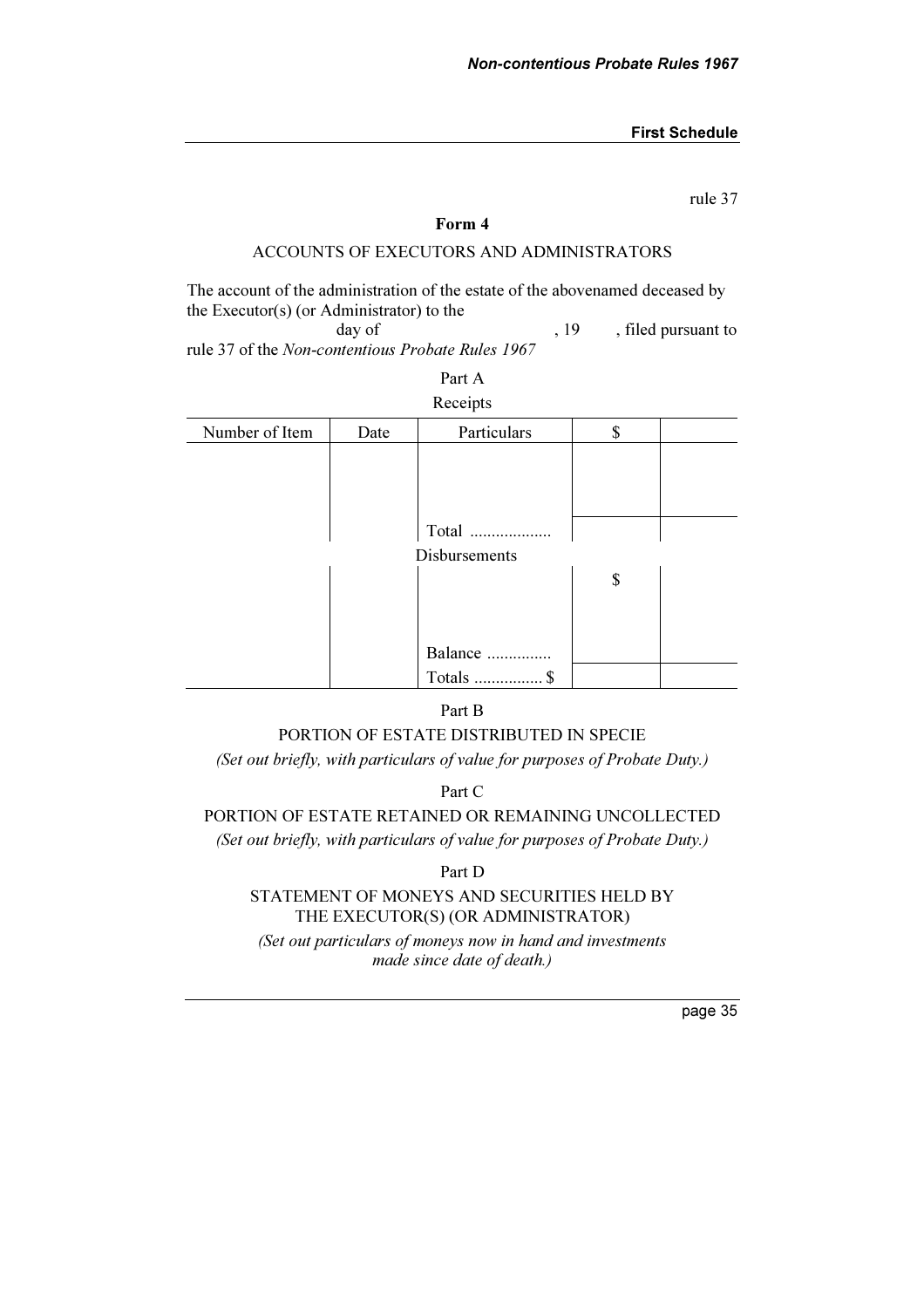Part E PLAN OF DISTRIBUTION (Where requisite) Dated the day of 19 . Signature(s) of Executor(s) (Administrator).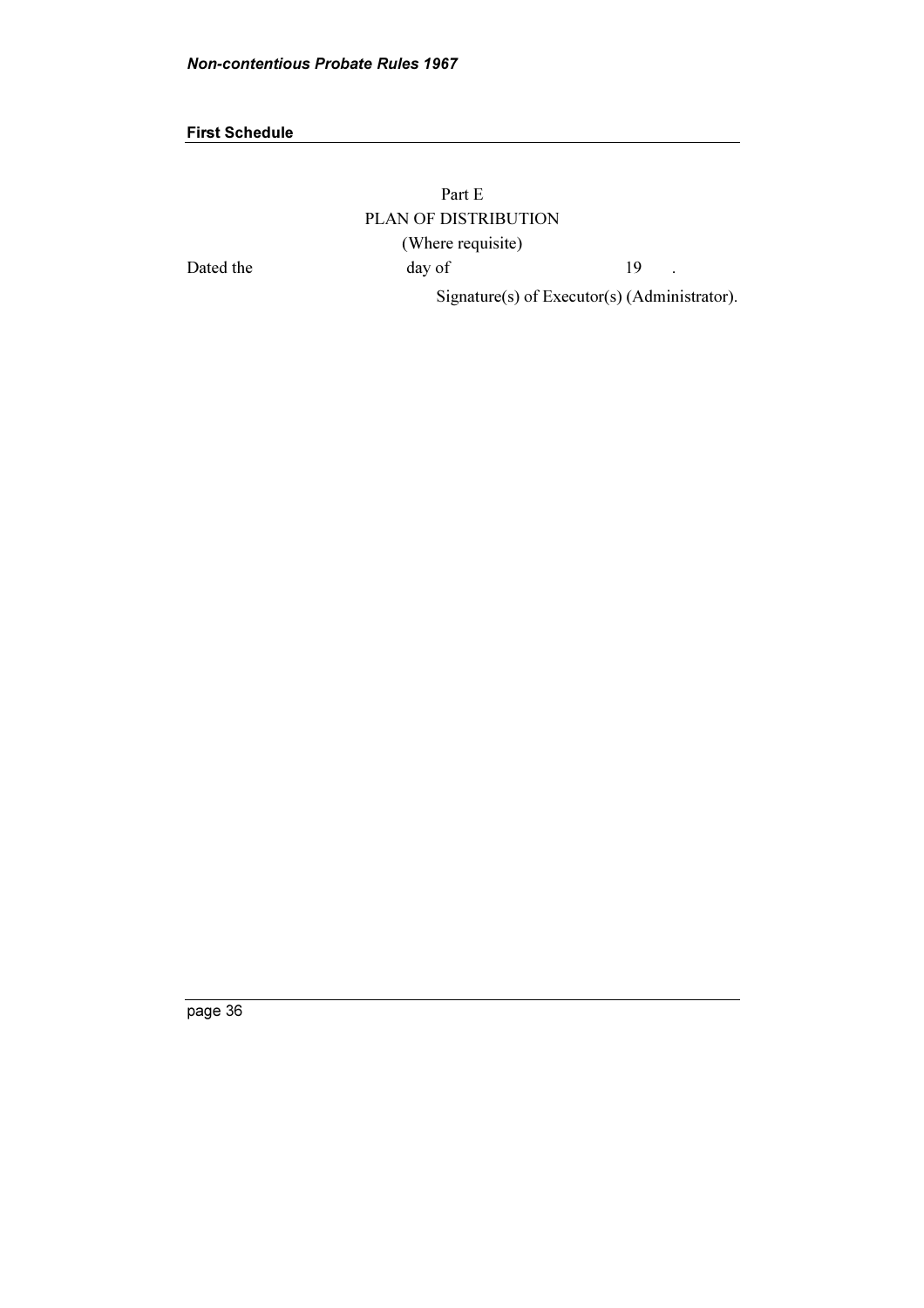rule 37

#### Form 5

#### NOTICE OF FILING ACCOUNTS

NOTICE is hereby given that the accounts and plan of distribution in the above estate have this day been filed in my office, and all persons having any claim on the said estate, or being otherwise interested therein, are hereby required to come in before me at my said office on or before the day of , 19 , at o'clock in the noon and inspect the same, and if they shall think fit object thereto; otherwise if the said accounts be not objected to, the same will be examined by me and passed according to law.

Dated this day of the same of the set of the set of the set of the set of the set of the set of the set of the set of the set of the set of the set of the set of the set of the set of the set of the set of the set of the s

Registrar.

 [First Schedule amended in Gazette 20 October 1972 p.4162; 7 October 1977 pp.3606-7; 14 December 1979 p.3876; 6 March 1981 p.895; 12 January 1996 p.106.]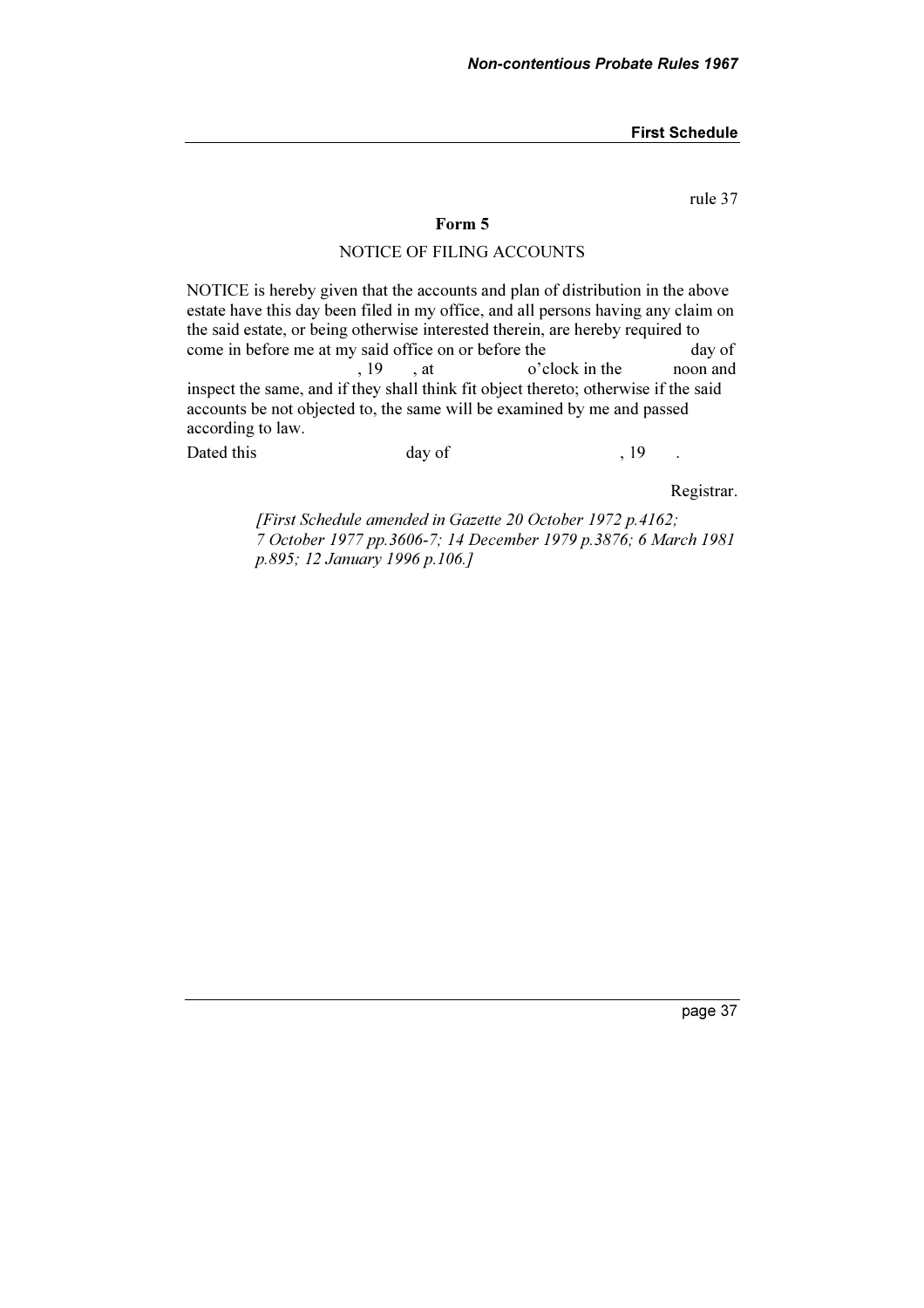#### Second Schedule

|    | <b>Second Schedule</b>                                                                                                                                                                                                                        |                                                                                                        |
|----|-----------------------------------------------------------------------------------------------------------------------------------------------------------------------------------------------------------------------------------------------|--------------------------------------------------------------------------------------------------------|
|    |                                                                                                                                                                                                                                               | rule 43B                                                                                               |
|    | <b>Scale of costs</b>                                                                                                                                                                                                                         |                                                                                                        |
| 1. | Application for a grant, or to reseal a grant made outside Western<br>$A$ ustralia —                                                                                                                                                          |                                                                                                        |
|    | Value of Estate                                                                                                                                                                                                                               | Fee<br>S                                                                                               |
|    | Where the gross value of the property of the deceased<br>in Western Australia —                                                                                                                                                               |                                                                                                        |
|    | exceeds \$27 580 and does not exceed                                                                                                                                                                                                          | 380                                                                                                    |
|    | exceeds \$55 160 and does not exceed                                                                                                                                                                                                          | 430                                                                                                    |
|    | exceeds \$82 740 and does not exceed                                                                                                                                                                                                          | 485                                                                                                    |
|    | exceeds \$110 320 and does not exceed                                                                                                                                                                                                         | 585                                                                                                    |
|    |                                                                                                                                                                                                                                               | 690                                                                                                    |
|    |                                                                                                                                                                                                                                               | 690, plus \$140 for<br>each \$69 000 or<br>part thereof, with a<br>maximum<br>allowance of<br>\$2 070. |
| 2. | Agency allowance where the solicitor for the applicant for a grant or to<br>reseal a grant does not carry on practice in the Perth metropolitan area<br>and employs a solicitor in Perth as his agent in connection with the<br>application - |                                                                                                        |
|    | Value of Estate                                                                                                                                                                                                                               | Fee<br>\$                                                                                              |
|    | Where the gross value of the property of the deceased                                                                                                                                                                                         |                                                                                                        |

in Western Australia does not exceed \$27 580 ................................. 55 exceeds \$27 580 .............................................. 70

 [Second Schedule inserted in Gazette 13 December 1985 pp.4764-5.]